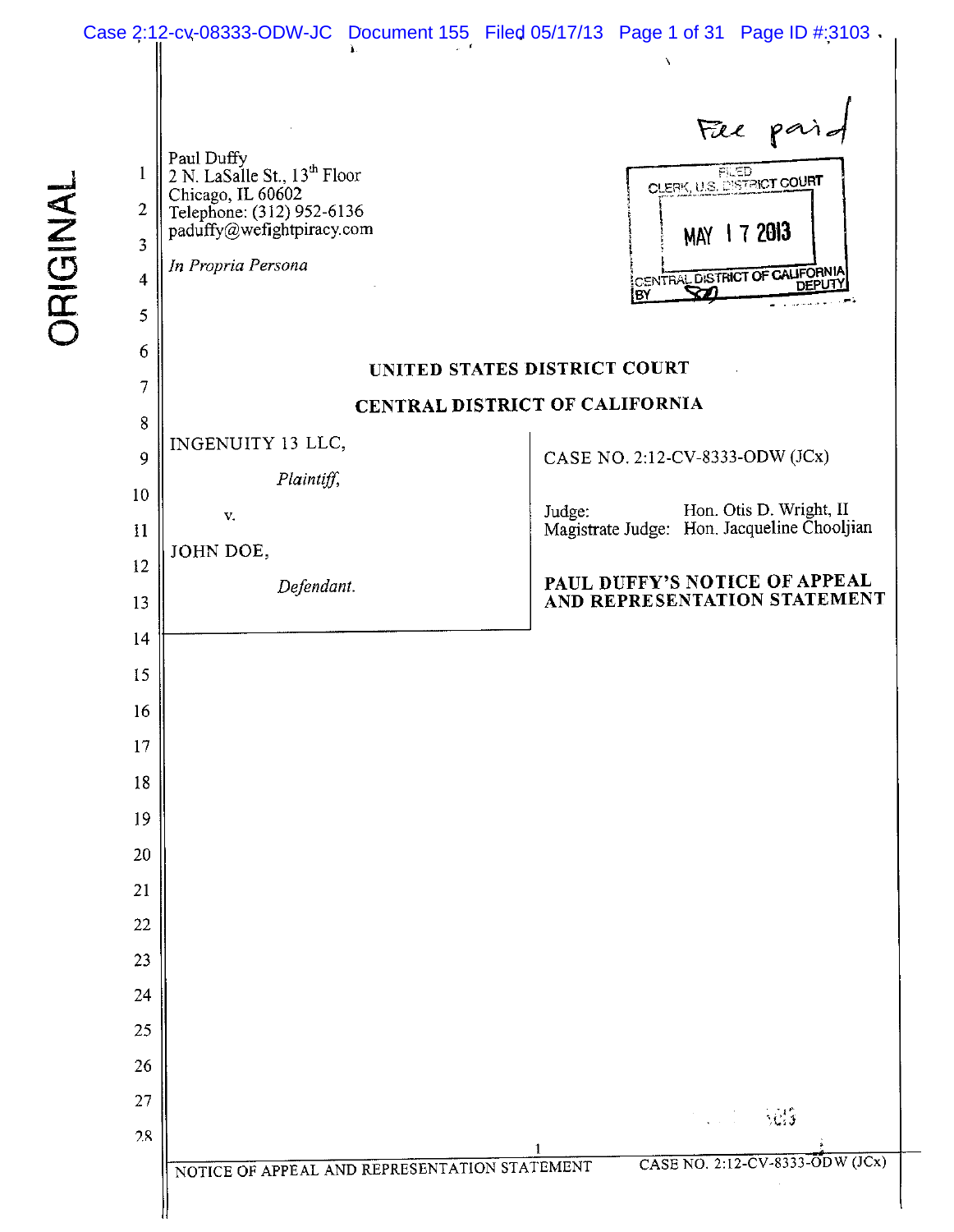$\parallel$ 

| $\mathbf{1}$            | <b>NOTICE OF APPEAL</b>                                                                          |  |  |  |  |
|-------------------------|--------------------------------------------------------------------------------------------------|--|--|--|--|
| $\overline{2}$          | NOTICE IS HEREBY GIVEN that Paul Duffy hereby appeals to the United States                       |  |  |  |  |
| 3                       | Court of Appeals for the Ninth Circuit from: (1) the Court's May 6, 2013 Order Issuing Sanctions |  |  |  |  |
| $\overline{\mathbf{4}}$ | (ECF No. 130), attached as Exhibit A; (2) the Court's Order Granting Request for Leave to File a |  |  |  |  |
| 5                       | Reply (ECF No. 116) attached as Exhibit B; (3) the Court's March 14, 2013 Order to show cause    |  |  |  |  |
| 6                       | (ECF No. 86) (amending and incorporating ECF No. 48) attached as Exhibit C; and (4) the Court's  |  |  |  |  |
| 7                       | Order to appear (ECF No. 66) attached as Exhibit D.                                              |  |  |  |  |
| 8                       |                                                                                                  |  |  |  |  |
| 9                       | Respectfully submitted,                                                                          |  |  |  |  |
| 10                      | DATED: May 17, 2013<br>Bela HAZ                                                                  |  |  |  |  |
| 11                      | Paul Duffy                                                                                       |  |  |  |  |
| 12                      | 2 N. LaSalle St., 13 <sup>th</sup> Floor<br>Chicago, IL 60602                                    |  |  |  |  |
| 13                      | Telephone: (312) 952-6136<br>paduffy@wefightpiracy.com                                           |  |  |  |  |
| 14                      | In Propria Persona                                                                               |  |  |  |  |
| 15                      |                                                                                                  |  |  |  |  |
| 16                      |                                                                                                  |  |  |  |  |
| 17                      |                                                                                                  |  |  |  |  |
| 18                      |                                                                                                  |  |  |  |  |
| 19                      |                                                                                                  |  |  |  |  |
| 20                      |                                                                                                  |  |  |  |  |
| 21                      |                                                                                                  |  |  |  |  |
| 22                      |                                                                                                  |  |  |  |  |
| 23                      |                                                                                                  |  |  |  |  |
| 24                      |                                                                                                  |  |  |  |  |
| 25                      |                                                                                                  |  |  |  |  |
| 26                      |                                                                                                  |  |  |  |  |
| 27                      |                                                                                                  |  |  |  |  |
| 28                      | 2<br>CASE NO. 2:12-CV-8333-ODW (JCx)                                                             |  |  |  |  |
|                         | NOTICE OF APPEAL AND REPRESENTATION STATEMENT                                                    |  |  |  |  |
|                         |                                                                                                  |  |  |  |  |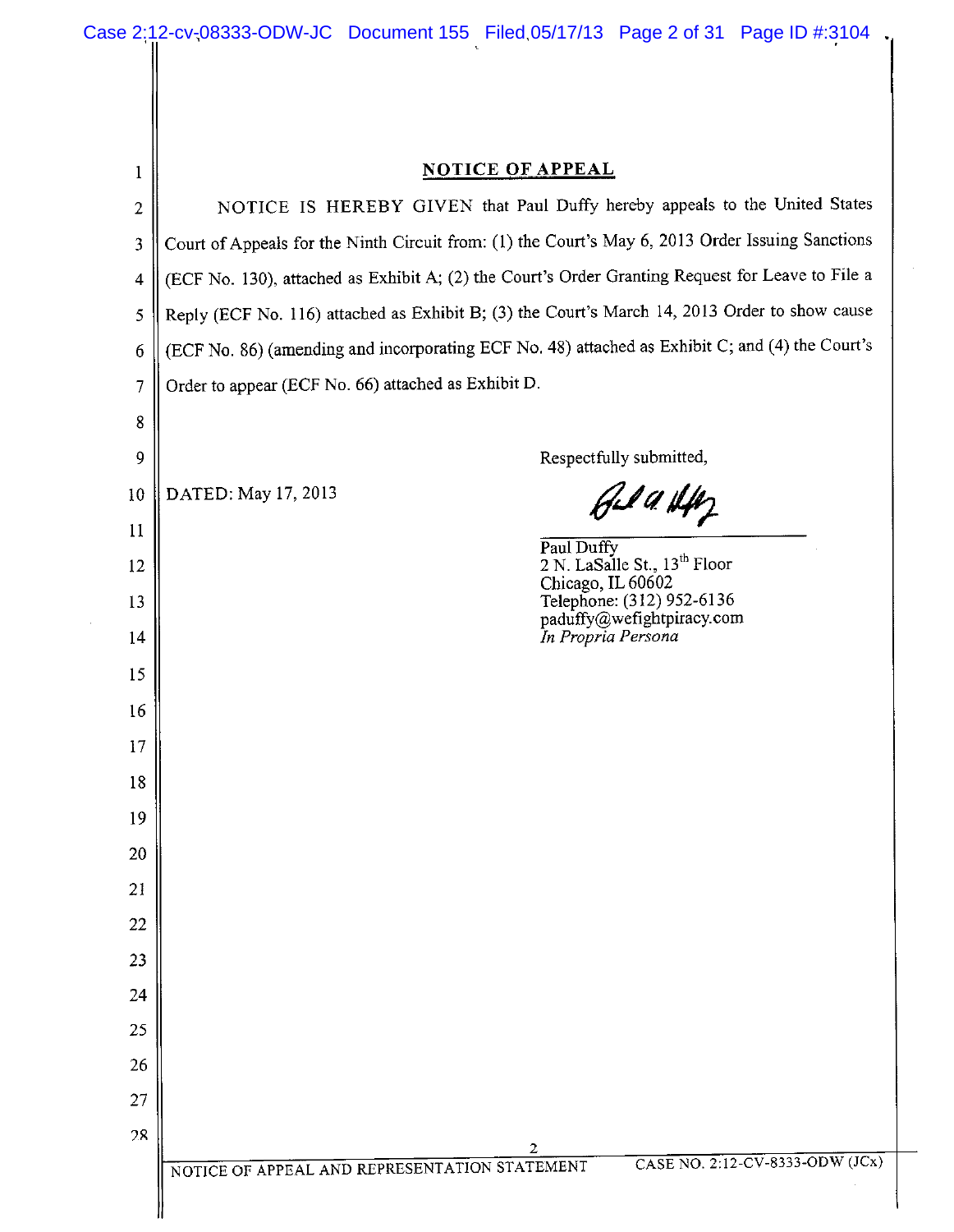### REPRESENTATION STATEMENT

| 1              |                                                                                                          |                                                                                                 |  |  |  |
|----------------|----------------------------------------------------------------------------------------------------------|-------------------------------------------------------------------------------------------------|--|--|--|
| 2              | The undersigned is proceeding in propria persona. Pursuant to Rule 12(b) of the Federal                  |                                                                                                 |  |  |  |
| 3              | Rules of Appellate Procedure and Circuit Rule 3-2(b), Paul Duffy submits this Representation             |                                                                                                 |  |  |  |
| 4              | Statement. The following list identifies all parties to the action and all persons and entities affected |                                                                                                 |  |  |  |
| 5              |                                                                                                          | by the orders appealed from, and it identifies their respective counsel by name, firm, address, |  |  |  |
| 6              | telephone number, and e-mail, where appropriate:                                                         |                                                                                                 |  |  |  |
| $\overline{7}$ |                                                                                                          |                                                                                                 |  |  |  |
| 8              | <b>PARTIES</b><br>Non-Party Paul Duffy                                                                   | <b>COUNSEL OF RECORD</b><br>Paul Duffy                                                          |  |  |  |
| 9              |                                                                                                          | 2 N. LaSalle St. 13 <sup>th</sup> Floor<br>Chicago, IL 60602<br>In Propria Persona              |  |  |  |
| 10             | Plaintiff Ingenuity13, LLC and                                                                           | Brett L. Gibbs, Esq. (SBN 251000)                                                               |  |  |  |
| 11<br>12       | related-case Plaintiff AF Holdings, LLC                                                                  | 38 Miller Avenue, Suite 263<br>Mill Valley, CA 94941<br>415-325-5900                            |  |  |  |
|                |                                                                                                          | blgibbs@wefightpiracy.com                                                                       |  |  |  |
| 13<br>14       | Non-Party Putative John Doe                                                                              | Morgan Pietz (SBN 260629)<br>The Pietz Law Firm                                                 |  |  |  |
| 15             |                                                                                                          | 3770 Highland Ave., Ste. 206<br>Manhattan Beach, CA 90266<br>mpietz@pietzlawfirm.com            |  |  |  |
| 16             |                                                                                                          | Telephone: (310) 424-5557<br>Facsimile: (310)546-5301                                           |  |  |  |
| 17<br>18       |                                                                                                          | Nicholas Ranallo<br>371 Dogwood Way                                                             |  |  |  |
|                |                                                                                                          | Boulder Creek, CA 95006<br>nick@ranallolawoffice.com                                            |  |  |  |
| 19<br>20       |                                                                                                          | Telephone: (831) 703-4011<br>Fax: (831) 533-5703                                                |  |  |  |
| 21             |                                                                                                          |                                                                                                 |  |  |  |
| 22             |                                                                                                          |                                                                                                 |  |  |  |
| 23             |                                                                                                          |                                                                                                 |  |  |  |
| 24             |                                                                                                          |                                                                                                 |  |  |  |
| 25             |                                                                                                          |                                                                                                 |  |  |  |
| 26             |                                                                                                          |                                                                                                 |  |  |  |
| 27             |                                                                                                          |                                                                                                 |  |  |  |
| 28             |                                                                                                          |                                                                                                 |  |  |  |
|                | NOTICE OF APPEAL AND REPRESENTATION STATEMENT                                                            | 3<br>CASE NO. 2:12-CV-8333-ODW (JCx)                                                            |  |  |  |
|                |                                                                                                          |                                                                                                 |  |  |  |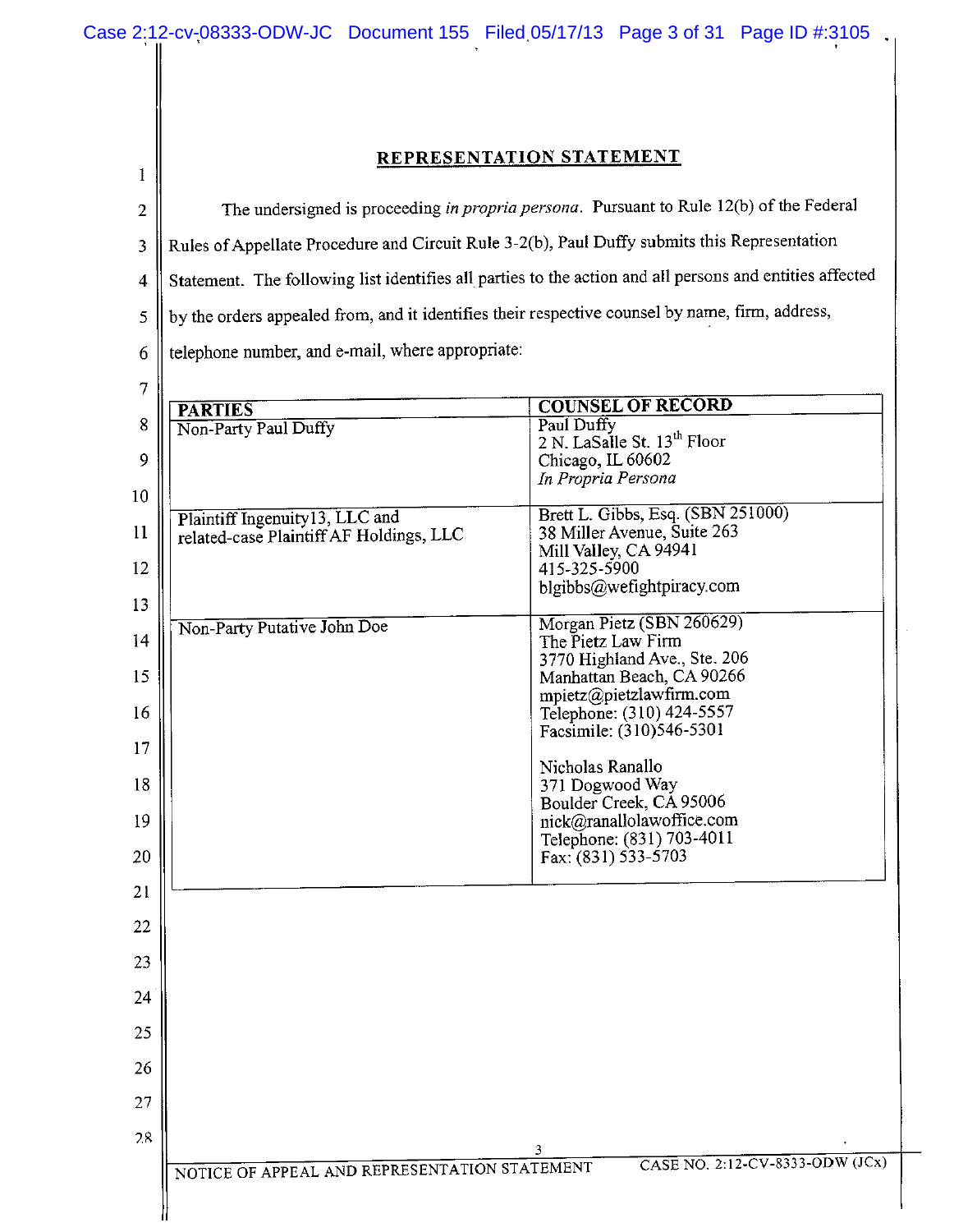|                                                                      | UNITED STATES DISTRICT COURT                                                                                  |  |  |
|----------------------------------------------------------------------|---------------------------------------------------------------------------------------------------------------|--|--|
|                                                                      | CENTRAL DISTRICT OF CALIFORNIA                                                                                |  |  |
|                                                                      |                                                                                                               |  |  |
| INGENUITY 13 LLC,                                                    | CASE NO. 2:12-CV-8333-ODW (JCx)                                                                               |  |  |
| Plaintiff,                                                           |                                                                                                               |  |  |
| V.                                                                   | Hon. Otis D. Wright, II<br>Judge:<br>Magistrate Judge: Hon. Jacqueline Chooljian                              |  |  |
| JOHN DOE,                                                            |                                                                                                               |  |  |
| Defendant.                                                           | <b>CERTIFICATE OF SERVICE</b>                                                                                 |  |  |
| IT IS HEREBY CERTIFIED THAT:                                         |                                                                                                               |  |  |
|                                                                      | I, the undersigned, am a citizen of the United States and am at least eighteen years of age.                  |  |  |
|                                                                      | My business address is 2 N. LaSalle St., 13 <sup>th</sup> Floor, Chicago, IL 60602. I have caused service of: |  |  |
|                                                                      | PAUL DUFFY'S NOTICE OF APPEAL                                                                                 |  |  |
|                                                                      | AND REPRESENTATION STATEMENT                                                                                  |  |  |
| On the following parties via U.S. Mail first-class, postage prepaid: |                                                                                                               |  |  |
|                                                                      |                                                                                                               |  |  |
| <b>PARTIES</b>                                                       | <b>COUNSEL OF RECORD</b>                                                                                      |  |  |
| Non-Party Paul Duffy                                                 | Paul Duffy<br>2 N. LaSalle St. 13 <sup>th</sup> Floor                                                         |  |  |
|                                                                      | Chicago, IL 60602<br>In Propria Persona                                                                       |  |  |
|                                                                      |                                                                                                               |  |  |
|                                                                      |                                                                                                               |  |  |
| Plaintiff Ingenuity13, LLC and                                       | Brett L. Gibbs, Esq. (SBN 251000)<br>38 Miller Avenue, Suite 263                                              |  |  |
| related-case Plaintiff AF Holdings, LLC                              | Mill Valley, CA 94941                                                                                         |  |  |
|                                                                      | 415-325-5900<br>blgibbs@wefightpiracy.com                                                                     |  |  |
|                                                                      | Morgan Pietz (SBN 260629)                                                                                     |  |  |
| Non-Party Putative John Doe                                          | The Pietz Law Firm                                                                                            |  |  |
|                                                                      | 3770 Highland Ave., Ste. 206<br>Manhattan Beach, CA 90266                                                     |  |  |
|                                                                      | mpietz@pietzlawfirm.com                                                                                       |  |  |
|                                                                      | Telephone: (310) 424-5557<br>Facsimile: (310)546-5301                                                         |  |  |
|                                                                      | Nicholas Ranallo                                                                                              |  |  |
|                                                                      | 371 Dogwood Way                                                                                               |  |  |
|                                                                      | Boulder Creek, CA 95006<br>nick@ranallolawoffice.com                                                          |  |  |
|                                                                      | Telephone: (831) 703-4011<br>Fax: (831) 533-5703                                                              |  |  |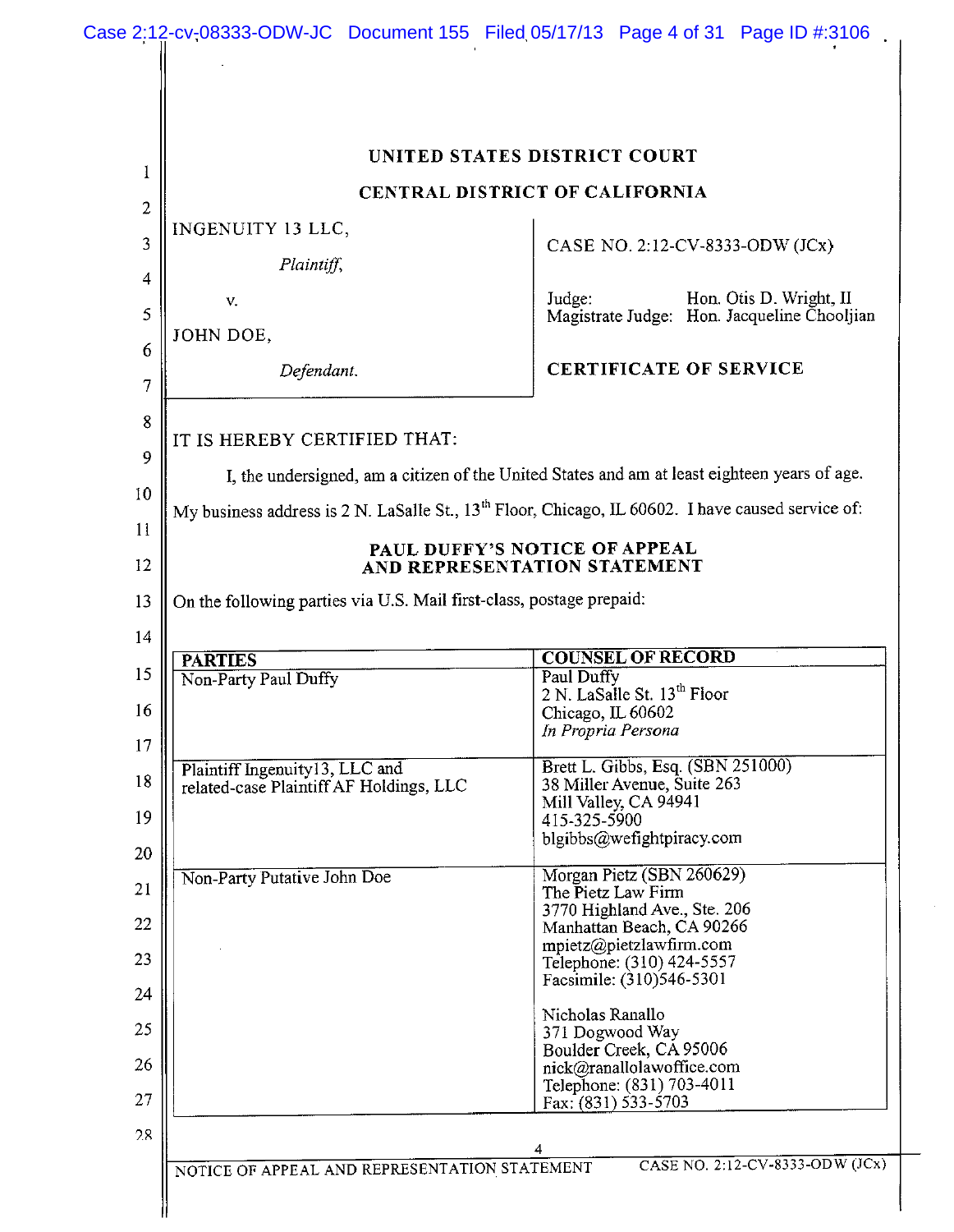|                  | Case 2:12-cv-08333-ODW-JC Document 155 Filed 05/17/13 Page 5 of 31 Page ID #:3107              |
|------------------|------------------------------------------------------------------------------------------------|
|                  |                                                                                                |
| 1                | I declare under penalty of perjury that the foregoing is true and correct. Executed on May 17, |
| $\overline{c}$   | 2013.                                                                                          |
| $\mathfrak{Z}$   | Bela HAZ                                                                                       |
| $\overline{4}$   |                                                                                                |
| 5                | Signature                                                                                      |
| $\boldsymbol{6}$ |                                                                                                |
| 7                |                                                                                                |
| $8\,$            |                                                                                                |
| 9                |                                                                                                |
| 10 <sub>1</sub>  |                                                                                                |
| 11               |                                                                                                |
| 12               |                                                                                                |
| 13               |                                                                                                |
| 14               |                                                                                                |
| 15               |                                                                                                |
| 16               |                                                                                                |
| 17               |                                                                                                |
| 18               |                                                                                                |
| 19               |                                                                                                |
| 20               |                                                                                                |
| 21               |                                                                                                |
| 22               |                                                                                                |
| 23               |                                                                                                |
| 24               |                                                                                                |
| 25               |                                                                                                |
| 26               |                                                                                                |
| 27               |                                                                                                |
| 28               | 5<br>CASE NO. 2:12-CV-8333-ODW (JCx)<br>NOTICE OF APPEAL AND REPRESENTATION STATEMENT          |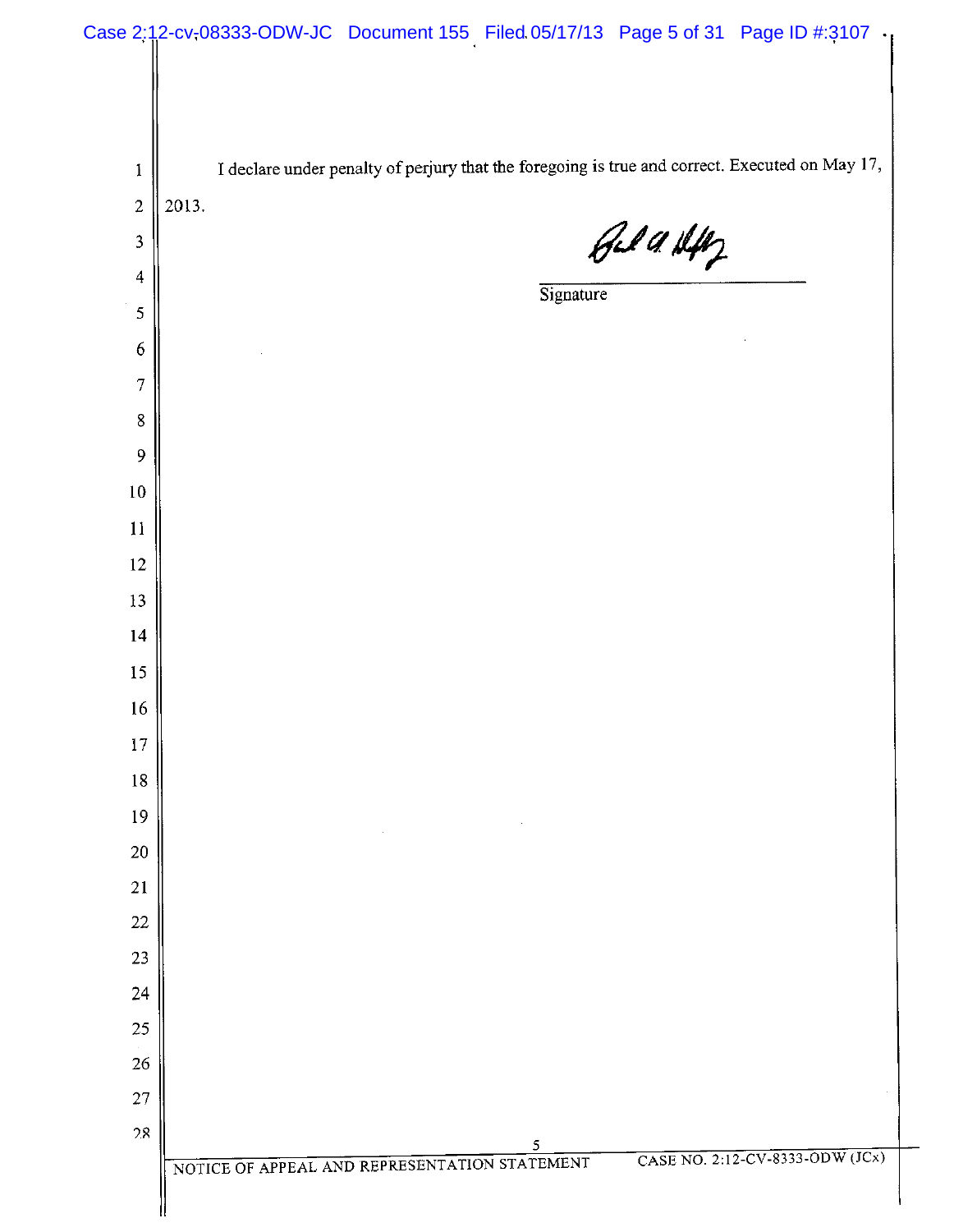$\frac{1}{2} \frac{1}{2} \frac{1}{2} \frac{1}{2} \frac{1}{2} \frac{1}{2}$  $\hat{p}$  , is a set of  $\hat{p}$ Case 2:12-cv-08333-ODW-JC Document 155 Filed 05/17/13 Page 6 of 31 Page ID #:3108

 $\sim 10$ 

**Contract** 

 $\sim$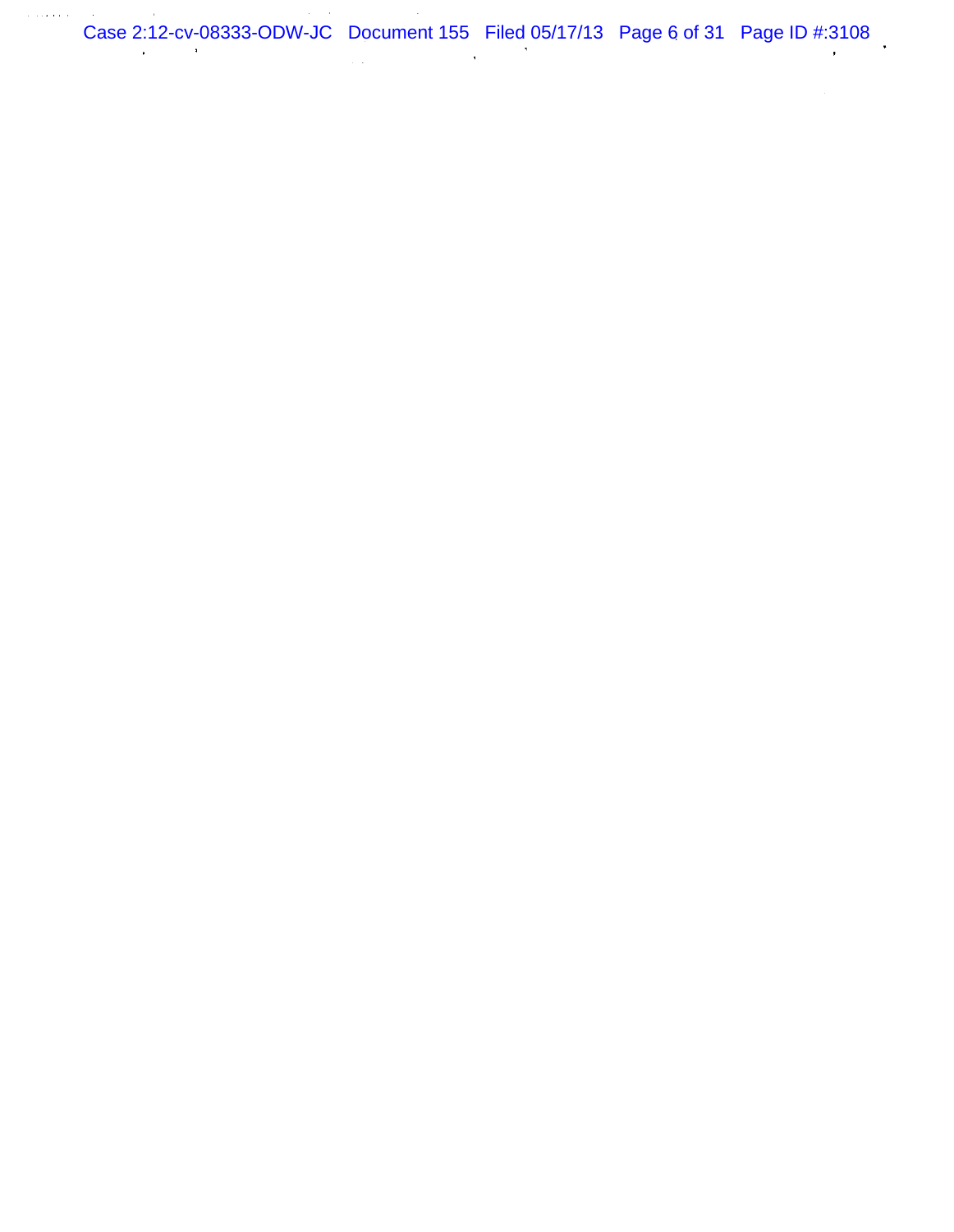Case 2:12-cv-08333-ODW-JC Document 155 Filed 05/17/13 Page 7 of 31 Page ID #:3109

## **EXHIBIT A**

## Case No.: 2:12-cv-08333-ODW-JC

### Dkt. Entry 130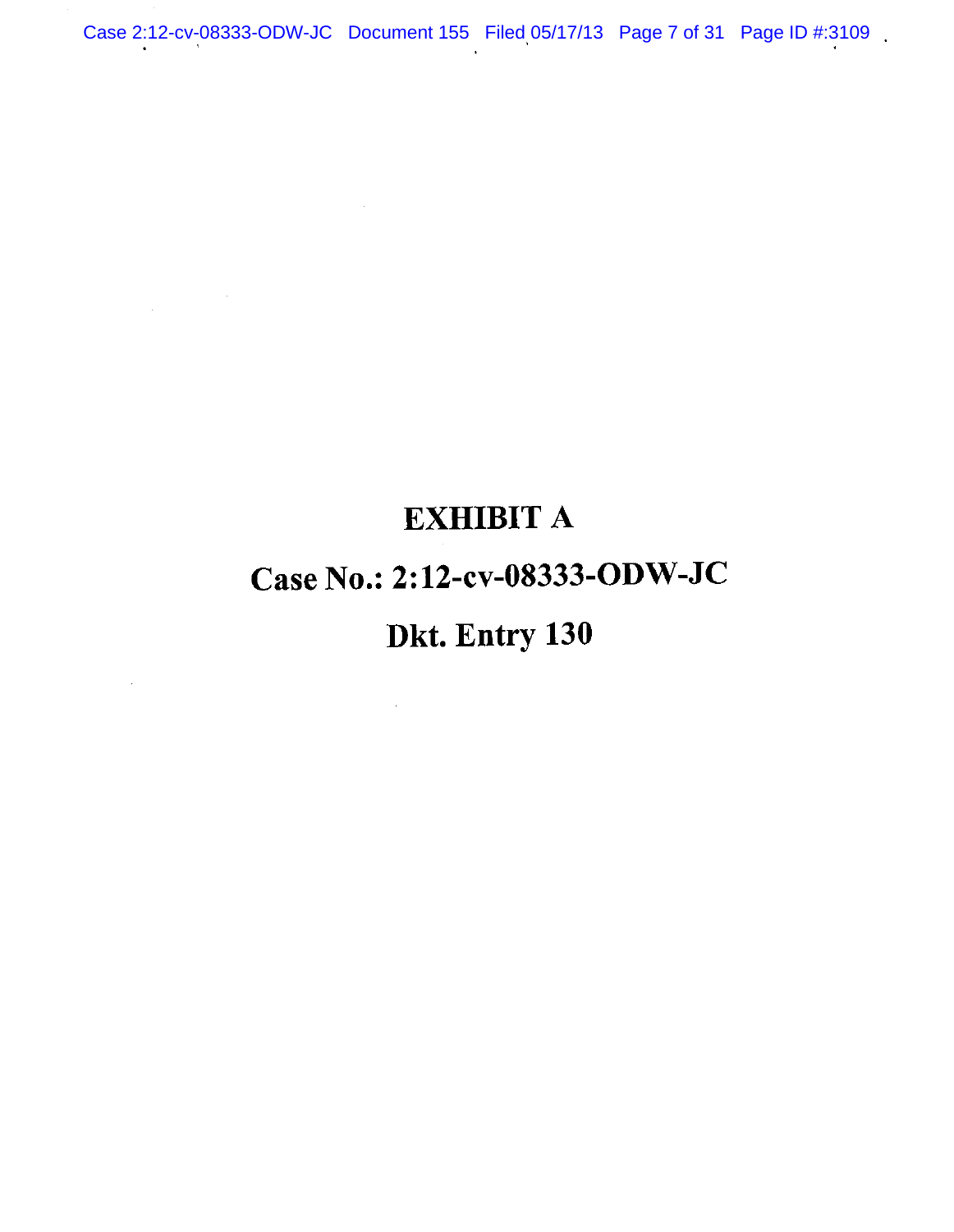|          | Case 2:12-cv-08333-ODW-JC Document 155 Filed 05/17/13 Page 8 of 31 Page ID #:3110                                                                                                            |                     |                                |   |
|----------|----------------------------------------------------------------------------------------------------------------------------------------------------------------------------------------------|---------------------|--------------------------------|---|
|          | Case 2:12-cv-08333-ODW-JC Document 130 Filed 05/06/13 Page 1 of 11 Page ID #:2889                                                                                                            |                     |                                |   |
|          |                                                                                                                                                                                              |                     |                                |   |
| 1        |                                                                                                                                                                                              |                     |                                | O |
| 2        |                                                                                                                                                                                              |                     |                                |   |
| 3        |                                                                                                                                                                                              |                     |                                |   |
| 4        |                                                                                                                                                                                              |                     |                                |   |
| 5        |                                                                                                                                                                                              |                     |                                |   |
| 6        |                                                                                                                                                                                              |                     |                                |   |
| 7        |                                                                                                                                                                                              |                     |                                |   |
| 8        | UNITED STATES DISTRICT COURT                                                                                                                                                                 |                     |                                |   |
| 9        | <b>CENTRAL DISTRICT OF CALIFORNIA</b>                                                                                                                                                        |                     |                                |   |
| 10       |                                                                                                                                                                                              |                     |                                |   |
| 11       | INGENUITY 13 LLC,                                                                                                                                                                            |                     | Case No. 2:12-cv-8333-ODW(JCx) |   |
| 12       | Plaintiff,<br>V.                                                                                                                                                                             |                     | <b>ORDER ISSUING SANCTIONS</b> |   |
| 13       | JOHN DOE,                                                                                                                                                                                    |                     |                                |   |
| 14       | Defendant.                                                                                                                                                                                   |                     |                                |   |
| 15       |                                                                                                                                                                                              |                     |                                |   |
| 16<br>17 | "The needs of the many outweigh the needs of the few."<br>-Spock, Star Trek II: The Wrath of Khan (1982).                                                                                    |                     |                                |   |
| 18       | I.                                                                                                                                                                                           | <b>INTRODUCTION</b> |                                |   |
| 19       | Plaintiffs <sup>1</sup> have outmaneuvered the legal system. <sup>2</sup> They've discovered the                                                                                             |                     |                                |   |
| 20       | nexus of antiquated copyright laws, paralyzing social stigma, and unaffordable                                                                                                               |                     |                                |   |
| 21       | defense costs. And they exploit this anomaly by accusing individuals of illegally                                                                                                            |                     |                                |   |
| 22       | downloading a single pornographic video. Then they offer to settle-for a sum                                                                                                                 |                     |                                |   |
| 23       | <sup>1</sup> The term "Plaintiffs" used in this order refers to AF Holdings LLC, Ingenuity 13 LLC, as well as                                                                                |                     |                                |   |
| 24       | related entities, individuals, and attorneys that collaborated in the underlying scheme fronted by AF                                                                                        |                     |                                |   |
| 25       | Holdings and Ingenuity 13.<br>$2$ This order concerns conduct committed in the following related cases: AF Holdings LLC v. Doe,                                                              |                     |                                |   |
| 26       | No. 2:12-cv-6636-ODW(JCx) (C.D. Cal. filed Aug. 1, 2012); AF Holdings LLC v. Doe, No. 2:12-cv-<br>6669-ODW(JCx) (C.D. Cal. filed Aug. 2, 2012); Ingenuity 13 LLC v. Doe, No. 2:12-cv-6662-   |                     |                                |   |
| 27       | ODW(JCx) (C.D. Cal. filed Aug. 2, 2012); Ingenuity 13 LLC v. Doe, No. 2:12-cv-6668-ODW(JCx)<br>(C.D. Cal. filed Aug. 2, 2012); Ingenuity 13 LLC v. Doe, No. 2:12-cv-8333-ODW(JCx) (C.D. Cal. |                     |                                |   |
| 28       | filed Sept. 27, 2012).                                                                                                                                                                       |                     |                                |   |
|          |                                                                                                                                                                                              |                     |                                |   |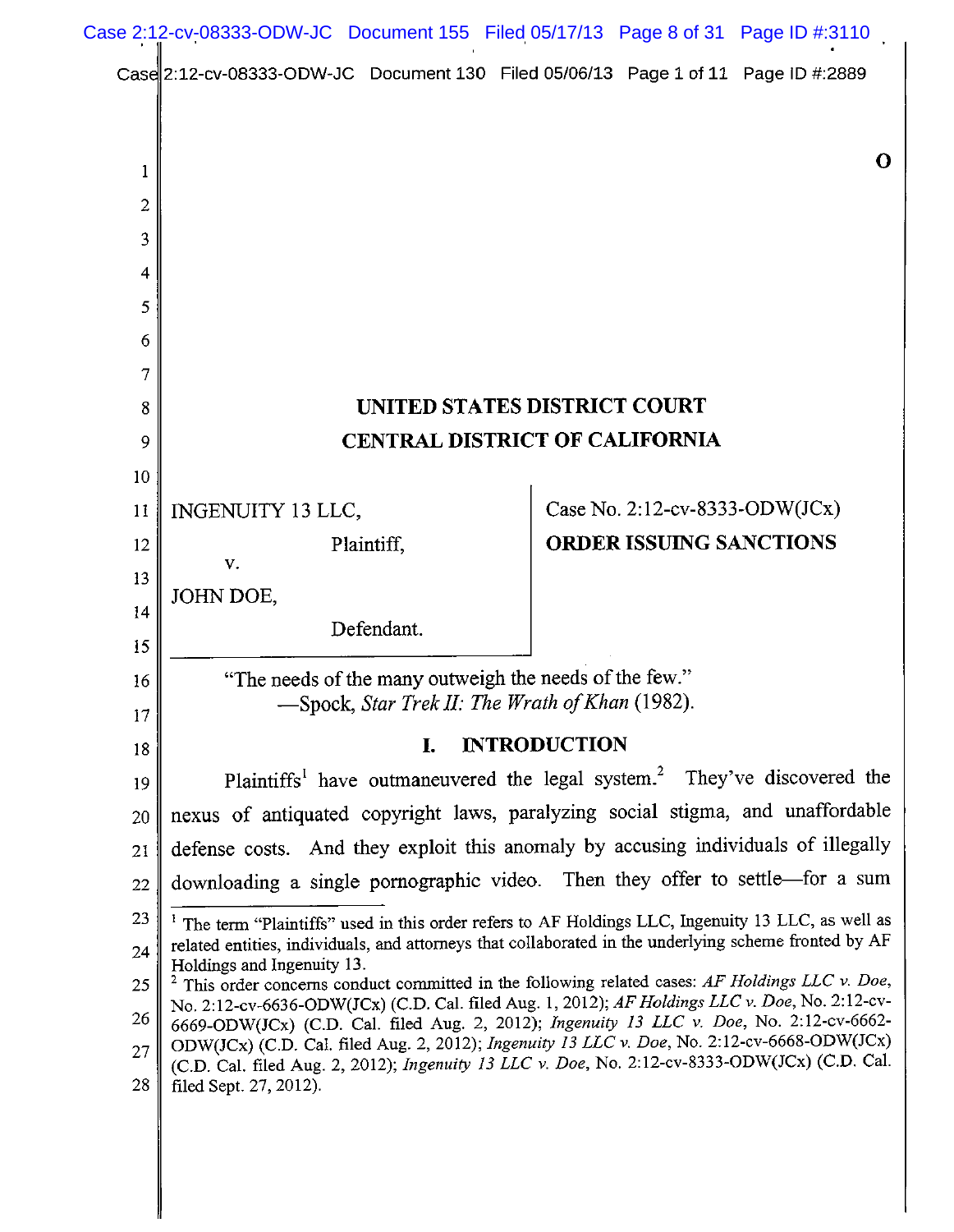calculated to be just below the cost of a bare-bones defense. For these individuals,  $\mathbf{1}$ resistance is futile; most reluctantly pay rather than have their names associated with  $\overline{2}$ So now, copyright laws originally designed to illegally downloading porn. 3 compensate starving artists allow, starving attorneys in this electronic-media era to 4 plunder the citizenry. 5

Plaintiffs do have a right to assert their intellectual-property rights, so long as 6 they do it right. But Plaintiffs' filing of cases using the same boilerplate complaint  $\overline{7}$ against dozens of defendants raised the Court's alert. It was when the Court realized 8 Plaintiffs engaged their cloak of shell companies and fraud that the Court went to  $\overline{Q}$ battlestations.  $10$ 

11

#### PROCEDURAL HISTORY II.

The Court issued its February 7, 2013 Order to Show Cause re Sanctions to  $12$ allow counsel, Brett Gibbs, to explain why he ignored the Court's discovery-stay 13 Order, filed complaints without reasonable investigation, and defrauded the Court by 14 asserting a copyright assignment secured with a stolen identity. (ECF No. 48.) As 15 evidence materialized, it turned out that Gibbs was just a redshirt. 16

Gibbs's behavior in the porno-trolling collective was controlled by several  $17$ attorneys, under whom other individuals also took their orders. Because it was 18 conceivable that these attorneys (and others) were culpable for Gibbs's conduct, the 19 Court ordered these parties to appear. 20

The following additional parties were ordered to appear: (a) John Steele, of 21 Steele Hansmeier PLLC, Prenda Law, Inc., and/or Livewire Holdings LLC; (b) Paul 22 Hansmeier, of Steele Hansmeier PLLC and/or Livewire Holdings LLC; (c) Paul 23 Duffy, of Prenda Law, Inc.; (d) Angela Van Den Hemel, of Prenda Law, Inc.; 24 (e) Mark Lutz, of Prenda Law, Inc., AF Holdings LLC, and/or Ingenuity 13 LLC; 25 (f) Alan Cooper, of AF Holdings LLC; (g) Peter Hansemeier, of 6881 Forensics, LLC; 26 (h) Prenda Law, Inc.; (i) Livewire Holdings LLC; (j) Steele Hansmeier PLLC; (k) AF 27 Holdings LLC; (l) Ingenuity 13 LLC; (m) 6881 Forensics, LLC; and (n) Alan Cooper, 28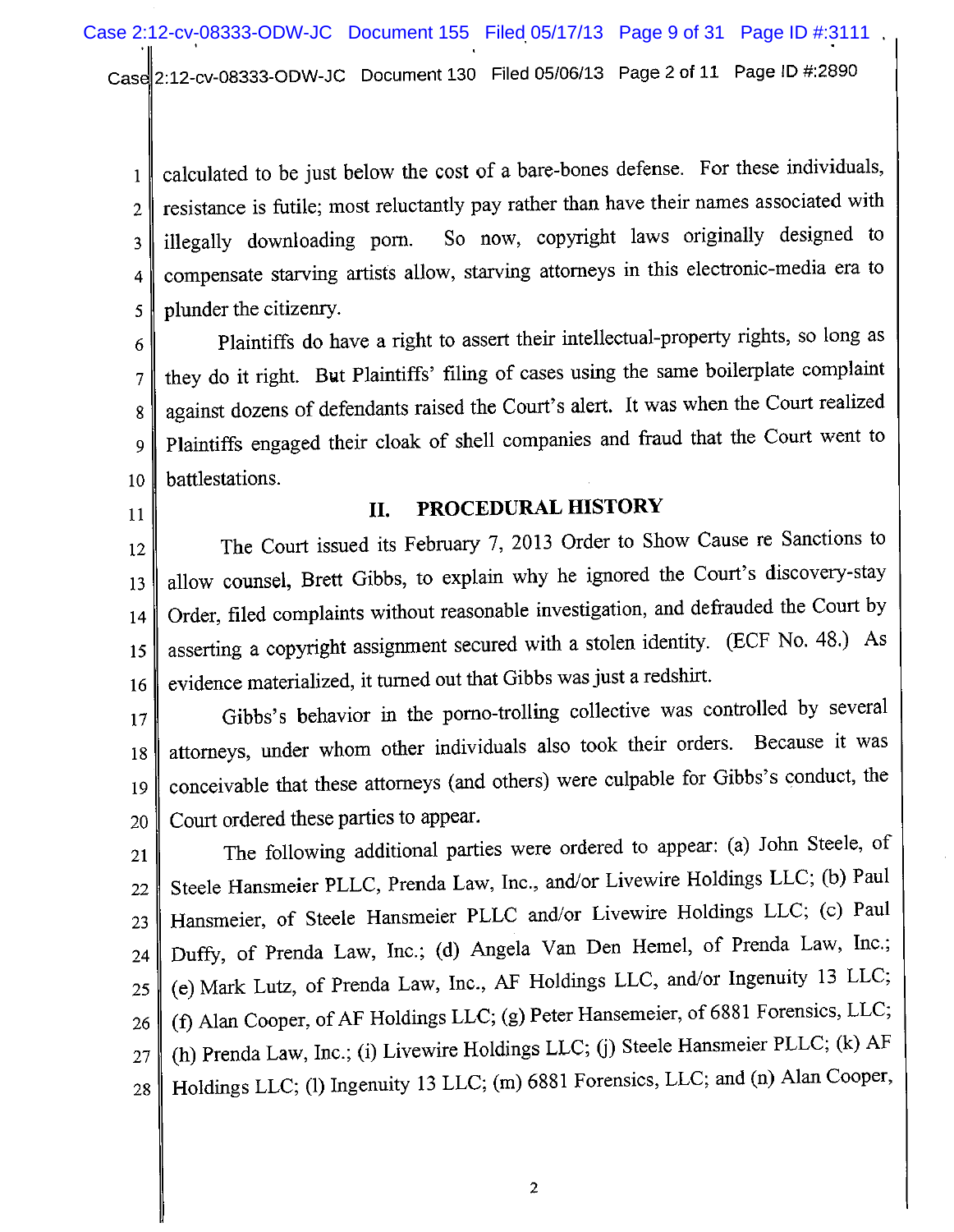of 2170 Highway 47 North, Isle, MN 56342. (ECF Nos. 66, 86.) These parties were  $\mathbf{1}$ ordered to show cause why they should not be sanctioned for their behind-the-scenes  $\overline{2}$ role in the conduct facially perpetrated by Gibbs. These parties were also ordered to 3 explain the nature of their operations, relationships, and financial interests. 4

5

#### III. **LEGAL STANDARD**

The Court has a duty to supervise the conduct of attorneys appearing before it. 6 Erickson v. Newmar Corp., 87 F.3d 298, 301 (9th Cir. 1996). The power to punish  $\overline{7}$ contempt and to coerce compliance with issued orders is based on statutes and the 8 Court's inherent authority. Int'l Union, United Mine Workers of Am. v. Bagwell, 512  $\mathsf Q$ U.S. 821, 831 (1994). Though this power must be exercised with restraint, the Court  $10$ has wide latitude in fashioning appropriate sanctions to fit the conduct. See Roadway 11 Express, Inc. v. Piper, 447 U.S. 752, 764-65 (1980).  $12$ 

Under the Court's inherent authority, parties and their lawyers may be 13 sanctioned for improper conduct. Fink v. Gomez, 239 F.3d 989, 991 (9th Cir. 2001). 14 This inherent power extends to a full range of litigation abuses, the litigant must have 15 engaged in bad faith or willful disobedience of a court's order. Id. at 992. Sanctions 16 under the Court's inherent authority are particularly appropriate for fraud perpetrated  $17$ on the court. See Chambers v. NASCO, Inc., 501 U.S. 32, 54 (1991). 18

19

#### **DISCUSSION** IV.

**Findings of fact** A. 20

Based on the evidence presented on the papers and through sworn testimony, 21 the Court finds the following facts, including those based on adverse inferences drawn 22 from Steele, Hansmeier, Duffy, and Van Den Hemel's blanket refusal to testify.<sup>3</sup> 23

- Steele, Hansmeier, and Duffy ("Principals") are attorneys with shattered  $1<sub>1</sub>$ 24 law practices. Seeking easy money, they conspired to operate this enterprise and 25
- 26

Even if their refusal was based on the Fifth Amendment privilege against self-incrimination, the 27 Court still may draw adverse inferences against them in this civil proceeding. Baxter v. Palmigiano, 425 U.S. 308, 318 (1976). 28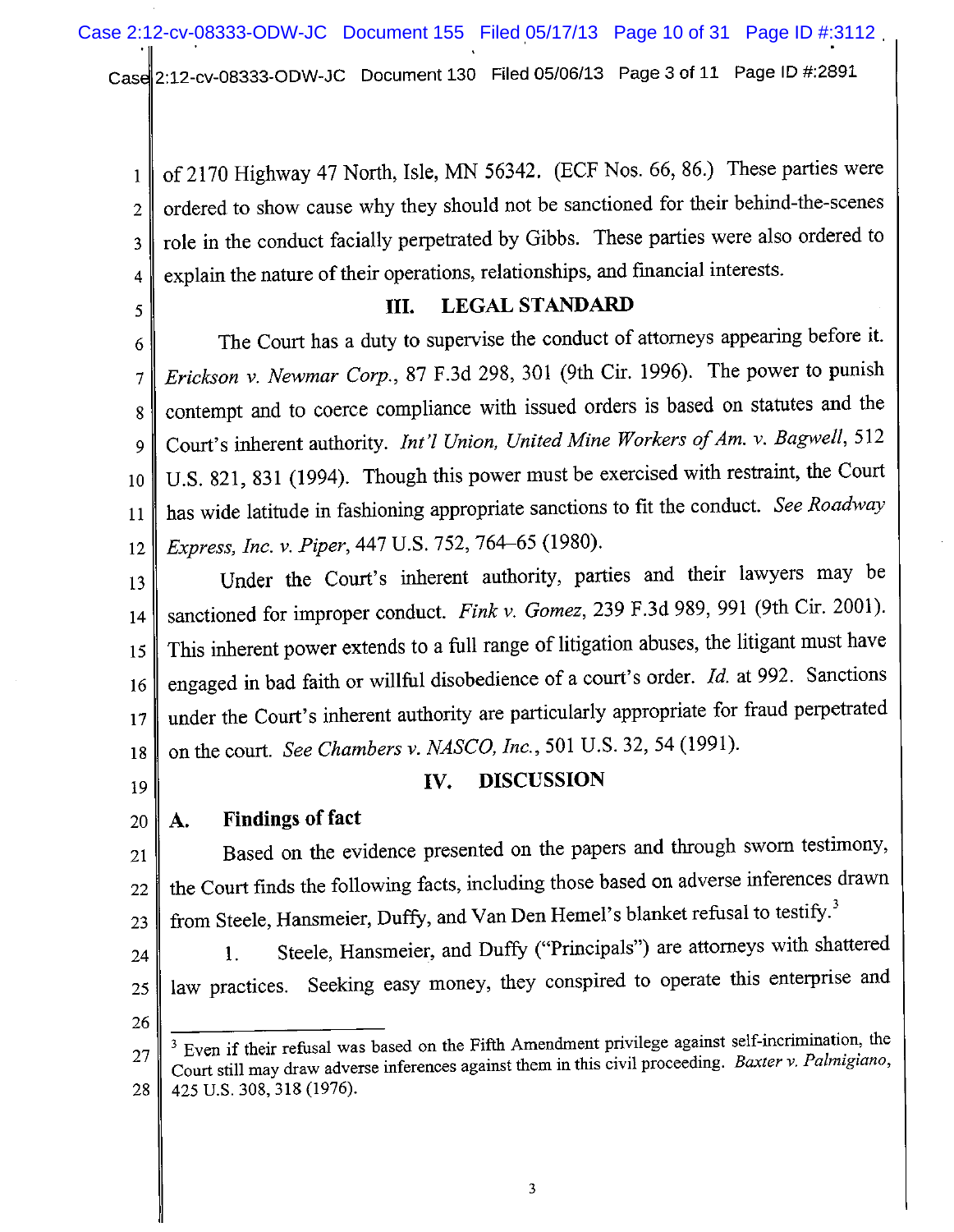Case 2:12-cv-08333-ODW-JC Document 130 Filed 05/06/13 Page 4 of 11 Page ID #:2892

formed the AF Holdings and Ingenuity 13 entities (among other fungible entities) for  $\mathbf{1}$ the sole purpose of litigating copyright-infringement lawsuits. They created these  $\overline{2}$ entities to shield the Principals from potential liability and to give an appearance of 3 legitimacy.  $\overline{4}$ 

AF Holdings and Ingenuity 13 have no assets other than several  $\overline{2}$ . 5 copyrights to pornographic movies. There are no official owners or officers for these 6 two offshore entities, but the Principals are the de facto owners and officers.  $\overline{7}$ 

The Principals started their copyright-enforcement crusade in about 2010,  $3<sub>1</sub>$ 8 through Prenda Law, which was also owned and controlled by the Principals. Their 9 litigation strategy consisted of monitoring BitTorrent download activity of their 10 copyrighted pornographic movies, recording IP addresses of the computers  $11$ downloading the movies, filing suit in federal court to subpoena Internet Service  $12$ Providers ("ISPs") for the identity of the subscribers to these IP addresses, and 13 sending cease-and-desist letters to the subscribers, offering to settle each copyright- $14$ infringement claim for about \$4,000. 15

- This nationwide strategy was highly successful because of statutory- $\overline{4}$ . 16 copyright damages, the pornographic subject matter, and the high cost of litigation. 17 Most defendants settled with the Principals, resulting in proceeds of millions of 18 dollars due to the numerosity of defendants. These settlement funds resided in the 19 Principals' accounts and not in accounts belonging to AF Holdings or Ingenuity 13. 20 No taxes have been paid on this income. 21
- For defendants that refused to settle, the Principals engaged in vexatious 5. 22 litigation designed to coerce settlement. These lawsuits were filed using boilerplate 23 complaints based on a modicum of evidence, calculated to maximize settlement 24 profits by minimizing costs and effort. 25

The Principals have shown little desire to proceed in these lawsuits when 6. 26 faced with a determined defendant. Instead of litigating, they dismiss the case. When 27 pressed for discovery, the Principals offer only disinformation-even to the Court. 28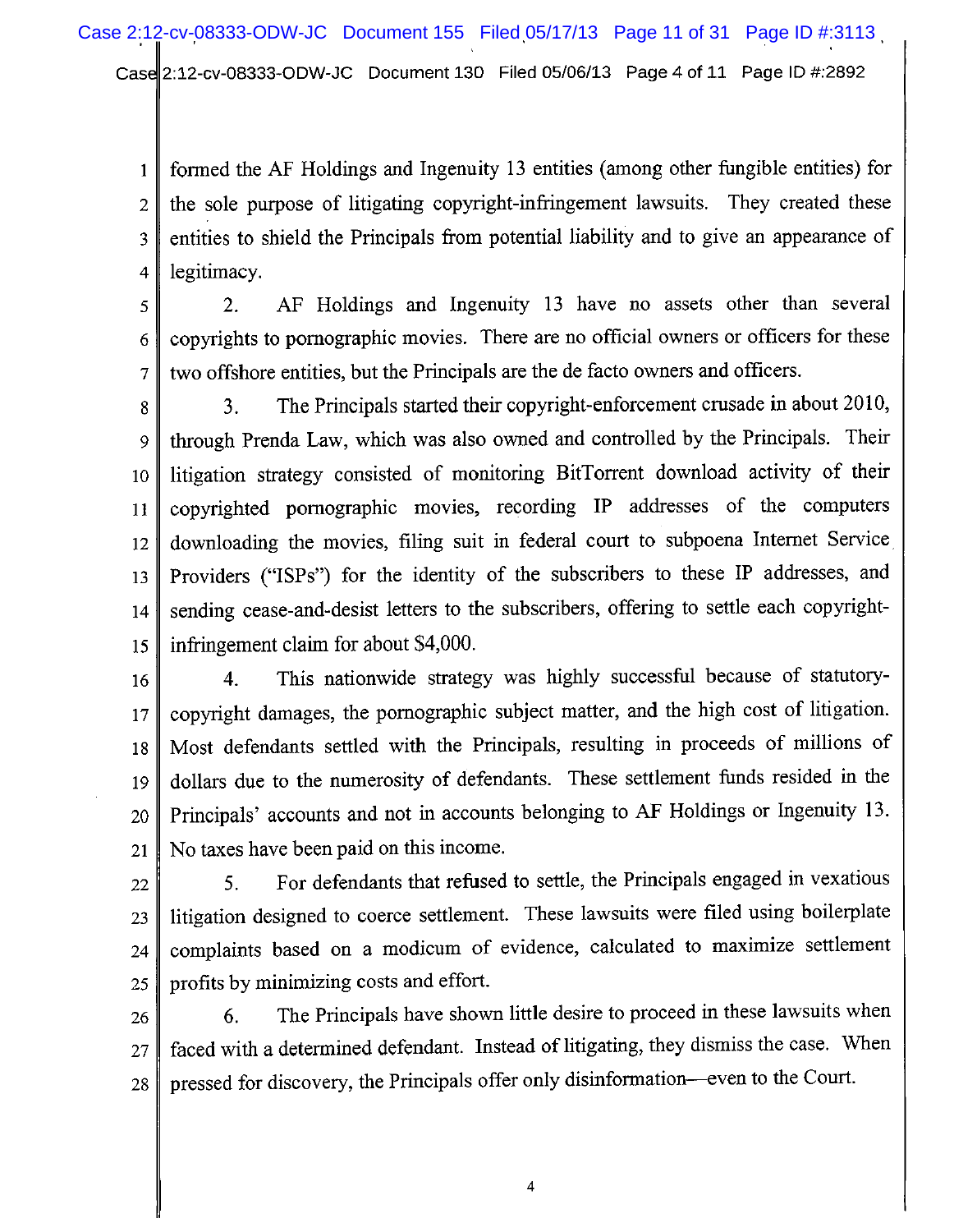- The Principals have hired willing attorneys, like Gibbs, to prosecute these 7.  $\mathbf{1}$ cases. Though Gibbs is culpable for his own conduct before the Court, the Principals  $\overline{2}$ directed his actions. In some instances, Gibbs operated within narrow parameters 3 given to him by the Principals, whom he called "senior attorneys."  $\overline{4}$
- 5

6

 $\overline{7}$ 

8

The Principals maintained full control over the entire copyright-litigation 8. operation. The Principals dictated the strategy to employ in each case, ordered their hired lawyers and witnesses to provide disinformation about the cases and the nature of their operation, and possessed all financial interests in the outcome of each case.

The Principals stole the identity of Alan Cooper (of 2170 Highway 47 9. 9 North, Isle, MN 56342). The Principals fraudulently signed the copyright assignment 10 for "Popular Demand" using Alan Cooper's signature without his authorization,  $11$ holding him out to be an officer of AF Holdings. Alan Cooper is not an officer of AF 12 Holdings and has no affiliation with Plaintiffs other than his employment as a 13 groundskeeper for Steele. There is no other person named Alan Cooper related to AF 14 Holdings or Ingenuity 13. 15

The Principals ordered Gibbs to commit the following acts before this 10. 16 Court: file copyright-infringement complaints based on a single snapshot of Internet 17 activity; name individuals as defendants based on a statistical guess; and assert a 18 copyright assignment with a fraudulent signature. The Principals also instructed 19 Gibbs to prosecute these lawsuits only if they remained profitable; and to dismiss 20 them otherwise. 21

Plaintiffs have demonstrated their willingness to deceive not just this  $11.$ 22 Court, but other courts where they have appeared. Plaintiffs' representations about 23 their operations, relationships, and financial interests have varied from feigned 24 ignorance to misstatements to outright lies. But this deception was calculated so that 25 the Court would grant Plaintiffs' early-discovery requests, thereby allowing Plaintiffs 26 to identify defendants and exact settlement proceeds from them. With these granted 27 requests, Plaintiffs borrow the authority of the Court to pressure settlement. 28

5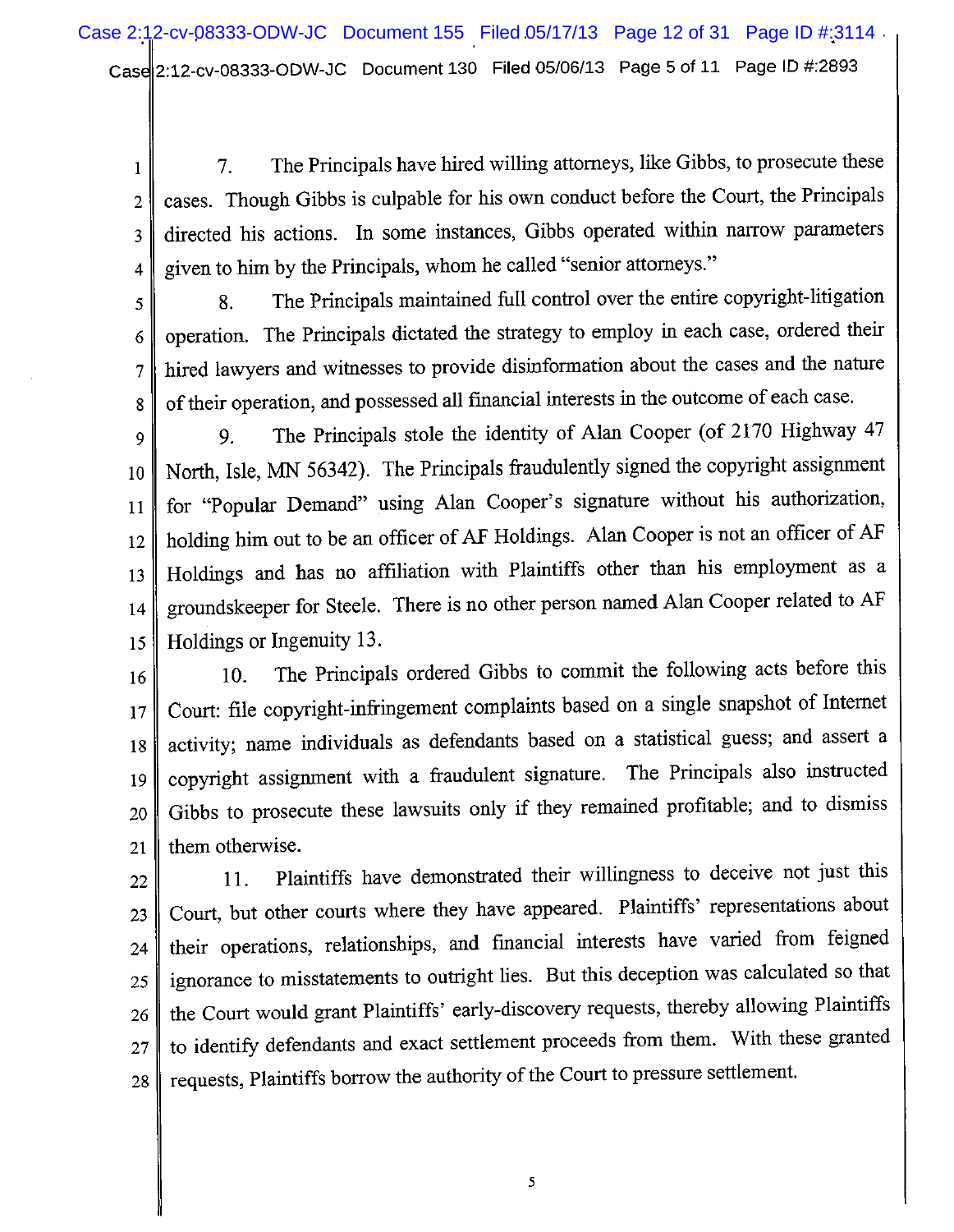Case 2:12-cv-08333-ODW-JC Document 155 Filed 05/17/13 Page 13 of 31 Page ID #:3115

Case 2:12-cv-08333-ODW-JC Document 130 Filed 05/06/13 Page 6 of 11 Page ID #:2894

#### **Sanctions B.**

Although the Court originally notified the parties that sanctions would be  $\overline{2}$ imposed under Federal Rule of Civil Procedure 11(b)(3) and Local Rule 83-3, the 3 Court finds it more appropriate to sanction the parties under its inherent authority. See  $\overline{4}$ In re DeVille, 361 F.3d 539, 550 (9th Cir. 2004) ("[T]he bankruptcy court's failure to 5 specify, in advance of the disciplinary proceedings, that its inherent power was a basis 6 for those proceedings, did not serve to undercut its sanctioning authority."). The 7 sanctions for Plaintiffs' misconduct are as follows. 8

9

 $\mathbf{I}$ 

#### Rule 11 sanctions  $\mathcal{I}$ .

The Court maintains that its prior analysis of Plaintiffs' Rule 11 violations is 10 accurate. (ECF No. 48.) Plaintiffs can only show that someone, using an IP address 11 belonging to the subscriber, was seen online in a torrent swarm. But Plaintiffs did not  $12$ conduct a sufficient investigation to determine whether that person actually 13 downloaded enough data (or even anything at all) to produce a viewable video. 14 Further, Plaintiffs cannot conclude whether that person spoofed the IP address, is the 15 subscriber of that IP address, or is someone else using that subscriber's Internet 16 access. Without better technology, prosecuting illegal BitTorrent activity requires  $17$ substantial effort in order to make a case. It is simply not economically viable to 18 properly prosecute the illegal download of a single copyrighted video. 19

Enter Plaintiffs and their cottage-industry lawsuits. Even so, the Court is not as 20 troubled by their lack of reasonable investigation as by their cover-up. Gibbs argued 21 that a deep inquiry was performed prior to filing. Yet these arguments are not 22 credible and do not support Gibbs's conclusions. Instead, Gibbs's arguments suggest 23 a hasty after-the-fact investigation, and a shoddy one at that. 24

For instance, Gibbs characterized Marvin Denton's property as "a very large 25 estate consisting of a gate for entry and multiple separate houses/structures on the 26 property." (ECF No. 49, at 19.) He stated this to demonstrate the improbability that 27 Denton's Wi-Fi signal could be received by someone outside the residence. But 28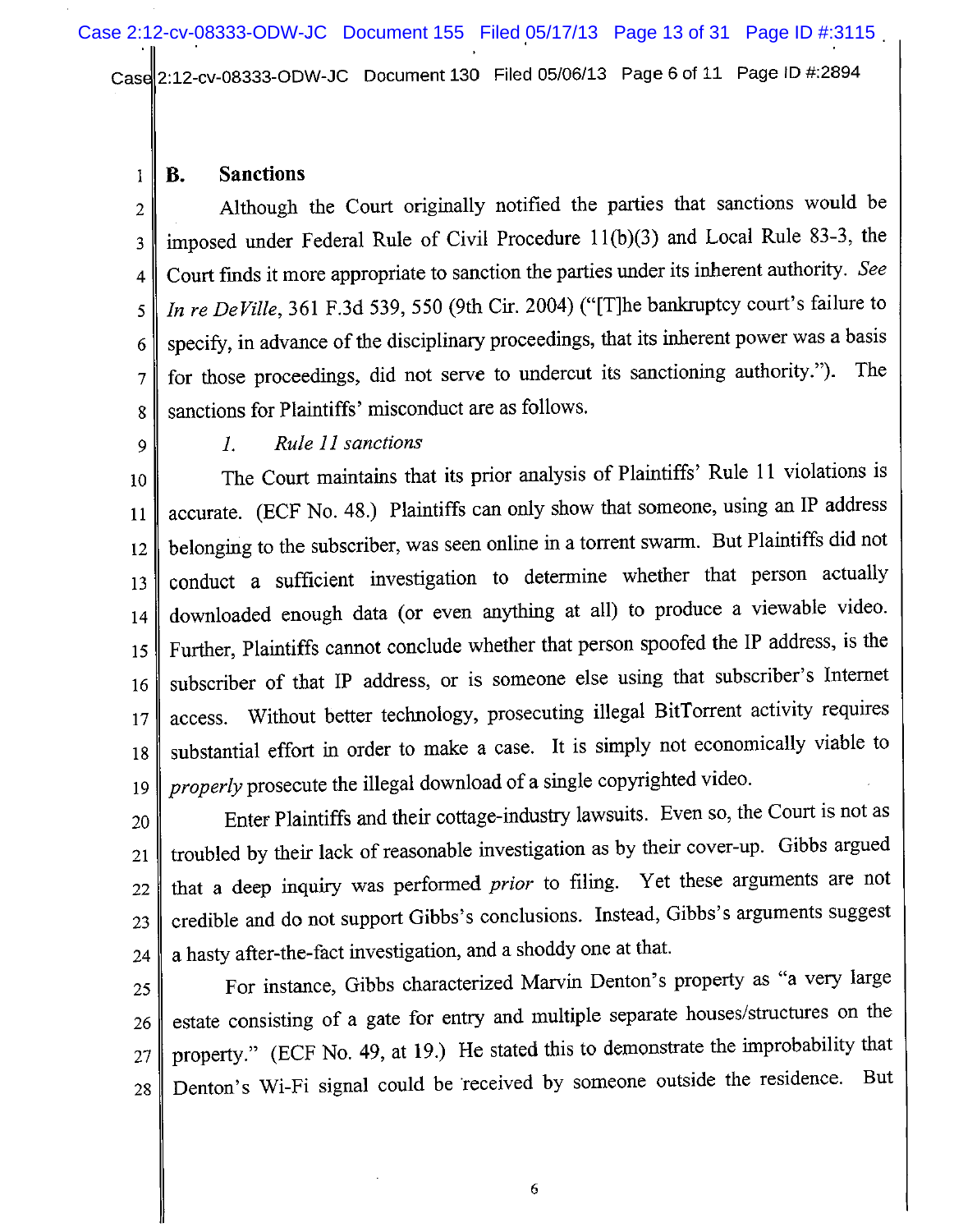

sanctions vehicle at this stage of litigation. The cases have already been dismissed 25 and monetary sanctions are not available. Fed. R. Civ. P  $11(c)(5)(B)$  (a court cannot 26 impose a monetary sanction on its own unless it issued the show-cause order before 27 voluntary dismissal). The more appropriate sanction for these Rule 11 violations is 28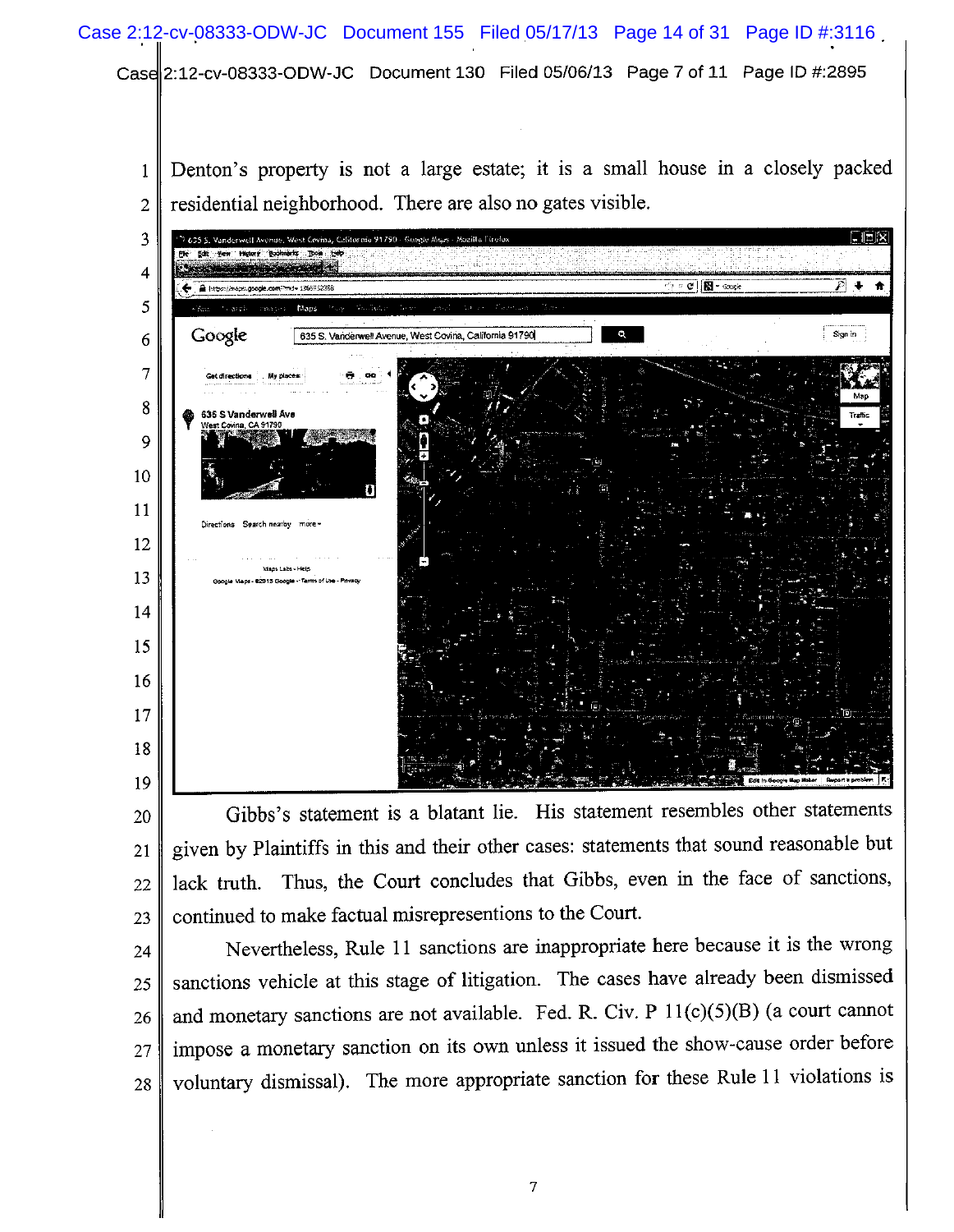Case 2:12-cv-08333-ODW-JC Document 155 Filed 05/17/13 Page 15 of 31 Page ID #:3117.

Case 2:12-cv-08333-ODW-JC Document 130 Filed 05/06/13 Page 8 of 11 Page ID #:2896

what the Court had already imposed: denial of requests for early discovery. (ECF  $\mathbf{1}$ No. 28.)  $\overline{2}$ 

3

#### Sanctions under the Court's inherent authority  $2<sup>1</sup>$

In addition to Gibbs's misrepresentations, there is the matter of the ignored  $\overline{\mathbf{4}}$ Court Order vacating early discovery. (ECF No. 28.) The evidence does not show 5 that the Order was ignored because of miscommunication among Plaintiffs. The 6 Order was purposely ignored—hoping that the ISPs were unaware of the vacatur and  $\overline{7}$ would turn over the requested subscriber information. 8

Then there is the Alan Cooper forgery. Although a recipient of a copyright 9 assignment need not sign the document, a forgery is still a forgery. And trying to pass 10 that forged document by the Court smacks of fraud. Unfortunately, other than these 11 specific instances of fraud, the Court cannot make more detailed findings of fraud.  $12$ 

Nevertheless, it is clear that the Principals' enterprise relies on deception. Part 13 of that ploy requires cooperation from the courts, which could only be achieved 14 In other words, if the Principals assigned the copyright to through deception. 15 themselves, brought suit in their own names, and disclosed that they had the sole 16 financial interest in the suit, a court would scrutinize their conduct from the outset. 17 But by being less than forthcoming, they defrauded the Court. They anticipated that 18 the Court would blindly approve their early-discovery requests, thereby opening the 19 door to more settlement proceeds. 20

The Principals also obfuscate other facts, especially those concerning their 21 operations, relationships, and financial interests. The Principals' web of 22 disinformation is so vast that the Principals cannot keep track—their explanations of 23 their operations, relationships, and financial interests constantly vary. This makes it 24 difficult for the Court to make a concrete determination. 25

Still, the Court adopts as its finding the following chart detailing Plaintiffs' 26 relationships. Though incomplete, this chart is about as accurate as possible given 27 Plaintiffs' obfuscation. 28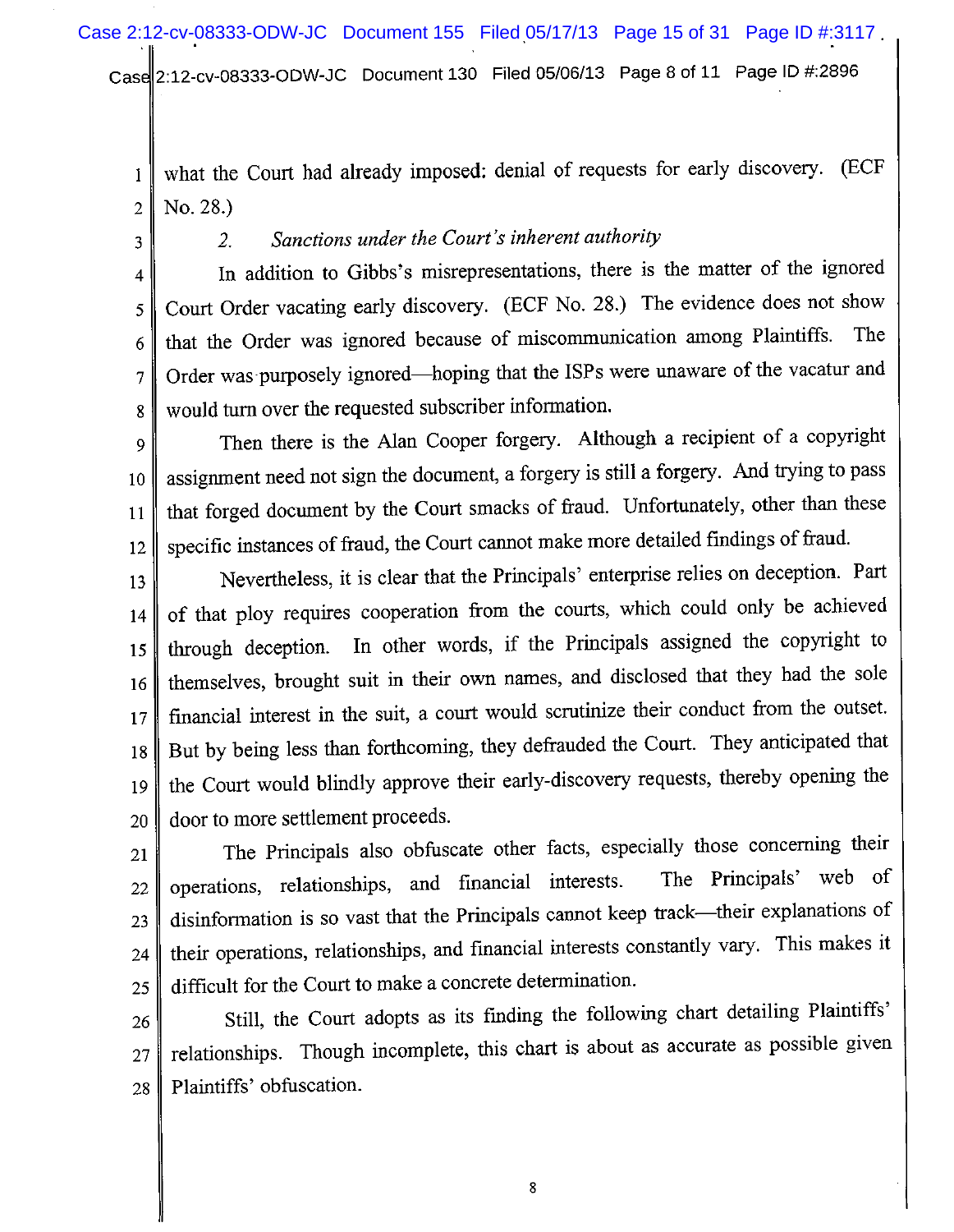

As for Van Den Hemel, Lutz, and Hansemeier, they are not without fault even 18 though they acted under orders from the Principals. They were not merely 19 assimilated; they knowingly participated in this scheme, reaping the benefits when the 20 going was good. Even so, their status as non-attorneys and non-parties severely limits 21 the sanctions that could be levied against them. 22

Despite these findings, the Court deems these findings insufficient to support a 23 large monetary sanction-a seven-digit sanction adequate to deter Plaintiffs from 24 continuing their profitable enterprise. Even if the Court enters such a sanction, it is 25 certain that Plaintiffs will transfer out their settlement proceeds and plead paucity. 26 Yet Plaintiffs' bad-faith conduct supports other more fitting sanctions. 27

28  $111$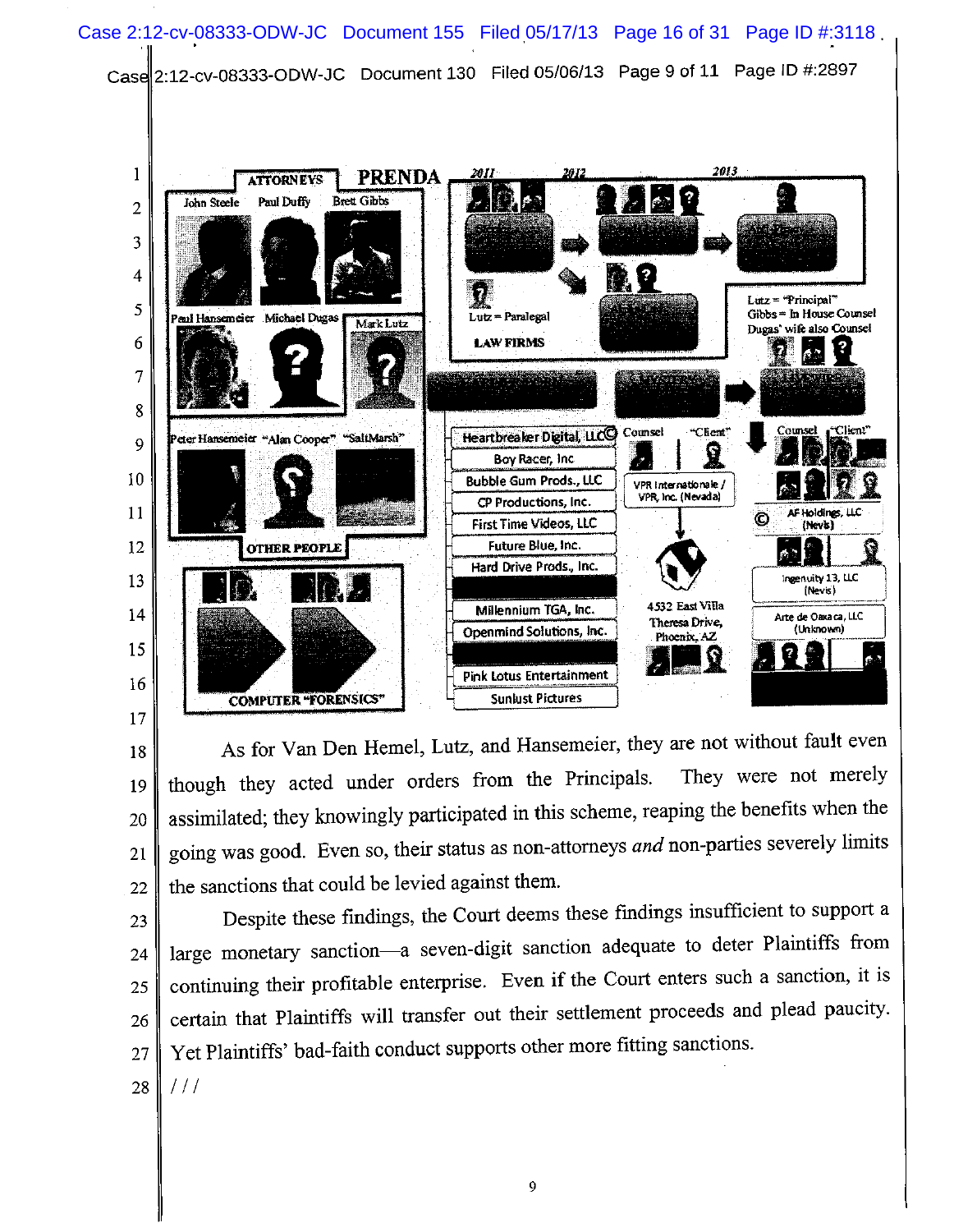Case 2:12-cv-08333-ODW-JC Document 130 Filed 05/06/13 Page 10 of 11 Page ID #:2898

First, an award of attorney's fees to Defendants is appropriate. This award  $\mathbf{1}$ compensates them for expenses incurred in this vexatious lawsuit, especially for their  $\overline{2}$ efforts in countering and revealing the fraud perpetrated by Plaintiffs. 3

So far, only Morgan Pietz and Nicholas Ranallo have appeared.<sup>4</sup> Upon review,  $\overline{\mathbf{4}}$ the Court finds Pietz's expenditure of 120.5 hours at an hourly rate of \$300 reasonable 5 based on his experience, work quality, and quantity of necessary papers filed with the 6 Court. (ECF No. 102.) Although many of these hours were spent after the case was  $\overline{7}$ dismissed, these hours were spent in connection with the sanction hearings—time well 8 Similarly, the attorney's fees and costs incurred by Ranallo also appear spent. 9 reasonable. 10

Therefore, the Court awards attorney's fees and costs in the sum of \$40,659.86 11 to Doe: \$36,150.00 for Pietz's attorney's fees; \$1,950.00 for Ranallo's attorney's fees; 12 \$2,226.26 for Pietz's costs; and \$333.60 for Ranallo's costs. As a punitive measure, 13 the Court doubles this award, yielding  $$81,319.72$ <sup>5</sup> This punitive multiplier is 14 justified by Plaintiffs' brazen misconduct and relentless fraud. The Principals, AF 15 Holdings, Ingenuity 13, Prenda Law, and Gibbs are liable for this sum jointly and 16 severally, and shall pay this sum within 14 days of this order.  $17$ 

Second, there is little doubt that that Steele, Hansmeier, Duffy, Gibbs suffer 18 from a form of moral turpitude unbecoming of an officer of the court. To this end, the 19 Court will refer them to their respective state and federal bars. 20

Third, though Plaintiffs boldly probe the outskirts of law, the only enterprise 21 they resemble is RICO. The federal agency eleven decks up is familiar with their 22 prime directive and will gladly refit them for their next voyage. The Court will refer 23 this matter to the United States Attorney for the Central District of California. The 24 will also refer this matter to the Criminal Investigation Division of the Internal 25

26

<sup>&</sup>lt;sup>4</sup> They appeared on behalf of the Doe Defendant in the case Ingenuity 13 LLC v. Doe, No. 2:12-cv-27 8333-ODW(JCx) (C.D. Cal. filed Sept. 27, 2012).

<sup>&</sup>lt;sup>5</sup> This punitive portion is calculated to be just below the cost of an effective appeal. 28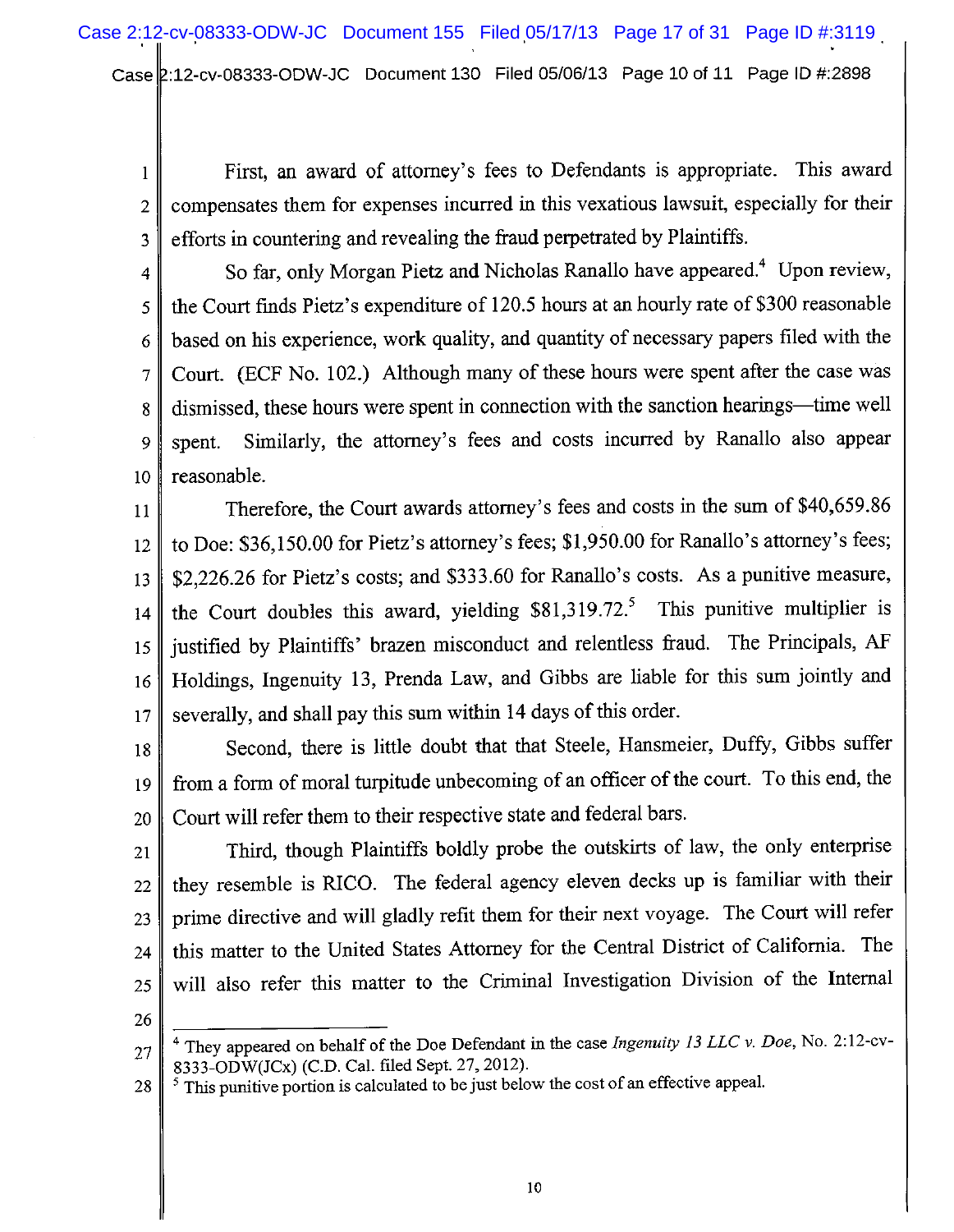Case 2:12-cv-08333-ODW-JC Document 155 Filed 05/17/13 Page 18 of 31 Page ID #:3120 Case 2:12-cv-08333-ODW-JC Document 130 Filed 05/06/13 Page 11 of 11 Page ID #:2899 Revenue Service and will notify all judges before whom these attorneys have pending  $\mathbf{1}$ cases. For the sake of completeness, the Court requests Pietz to assist by filing a  $\overline{2}$ report, within 14 days, containing contact information for: (1) every bar (state and 3

federal) where these attorneys are admitted to practice; and (2) every judge before whom these attorneys have pending cases.

6

 $\overline{4}$ 

5

 $\mathbf Q$ 

15

16

17

18

19

20

21

22

23

24

25

26

27

28

Local Rule 83-3 sanctions  $\overline{4}$ .

For the same reasons stated above, the Court will refer Duffy and Gibbs to the  $\overline{7}$ Standing Committee on Discipline (for this District) under Local Rule 83-3. 8

#### **CONCLUSION**  $V_{\star}$

Steele, Hansmeier, Duffy, Gibbs, Prenda Law, AF Holdings, and Ingenuity 13 10 shall pay, within 14 days of this order, attorney's fees and costs totaling \$81,319.72 to 11 Doe. The Court enters additional nonmonetary sanctions in accordance with the 12 discussion above. 13

IT IS SO ORDERED. 14

May 6, 2013

OTIS D. WRIGHT. II **UNITED STATES DISTRICT JUDGE**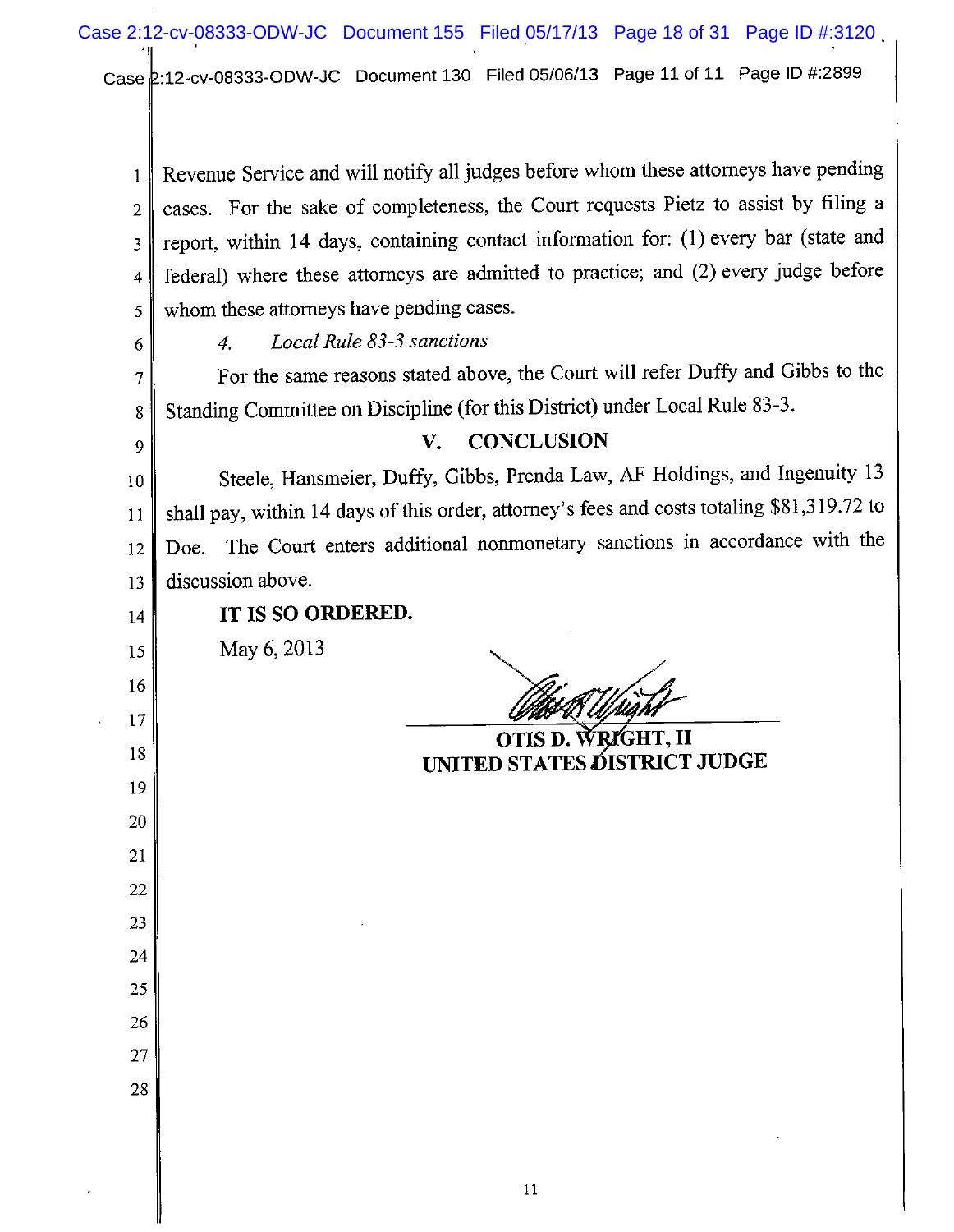$\sim 10^6$ الكالمعاد Case 2:12-cv-08333-ODW-JC Document 155 Filed 05/17/13 Page 19 of 31 Page ID #:3121

 $\mathcal{L}^{\text{max}}_{\text{max}}$  and  $\mathcal{L}^{\text{max}}_{\text{max}}$ 

 $\sim$  1

 $\mathcal{L}^{\text{max}}_{\text{max}}$  and  $\mathcal{L}^{\text{max}}_{\text{max}}$ 

 $\sim$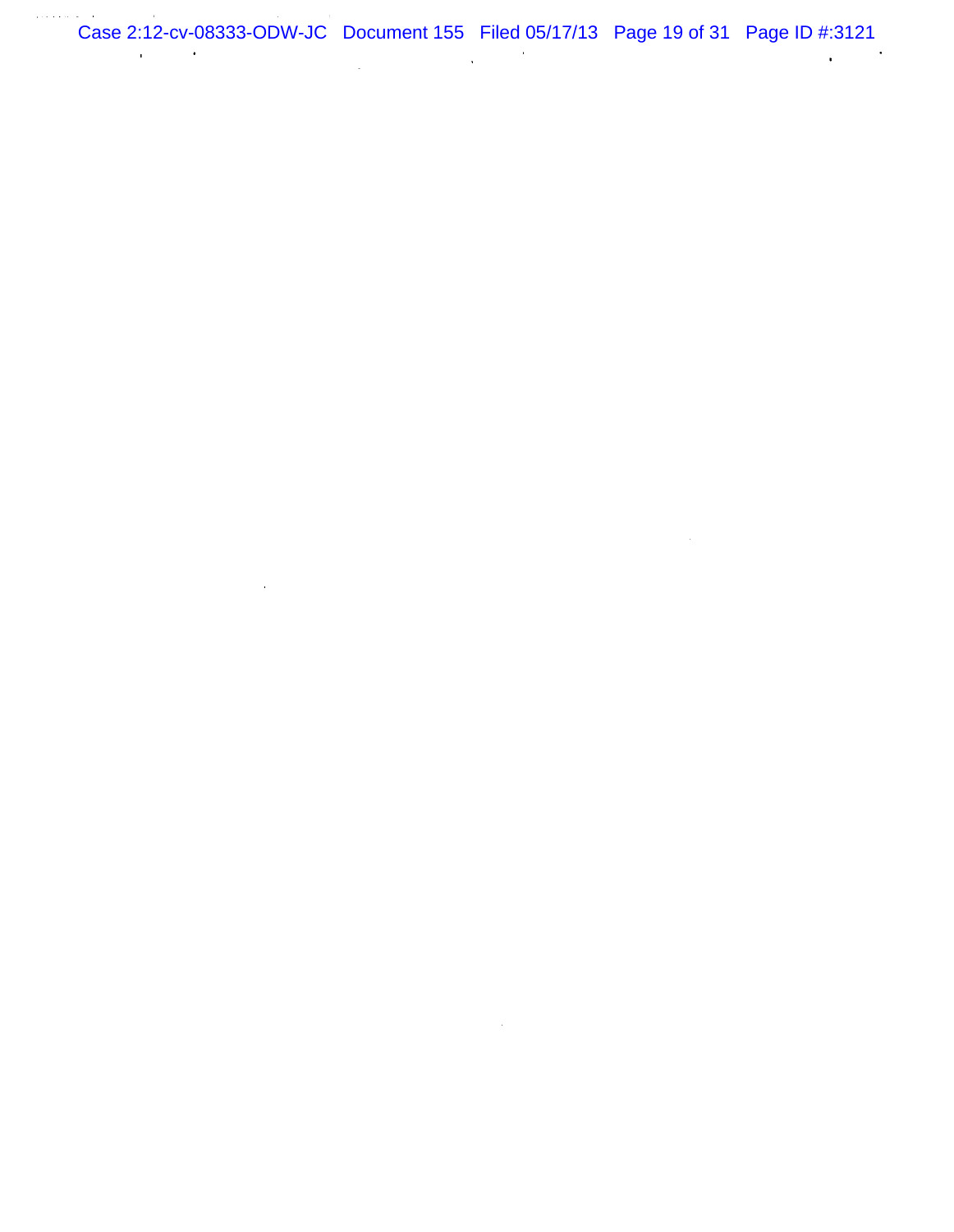Case 2:12-cv-08333-ODW-JC Document 155 Filed 05/17/13 Page 20 of 31 Page ID #:3122

## **EXHIBIT B**

### Case No.: 2:12-cv-08333-ODW-JC

# Dkt. Entry 116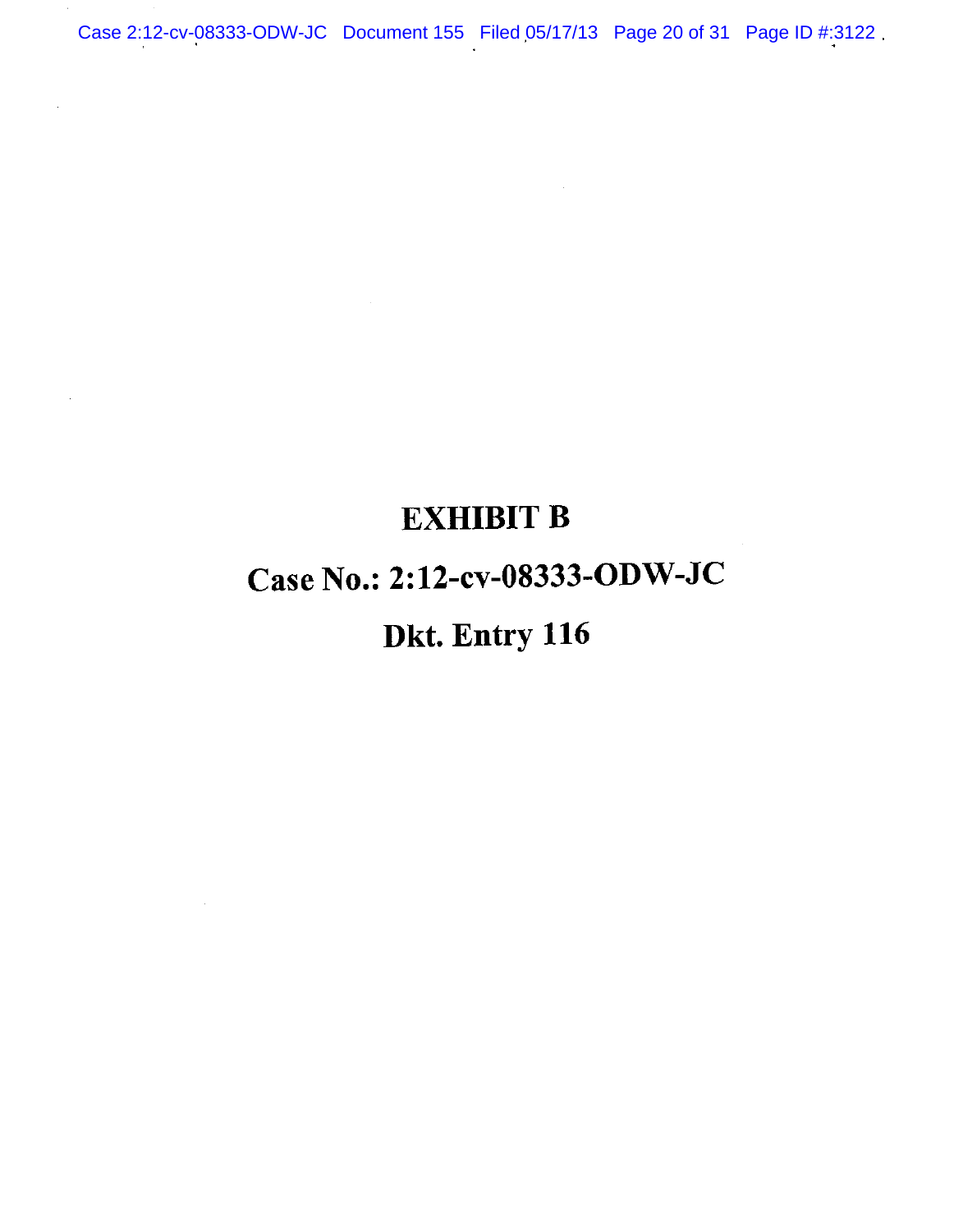|                      | Case 2:12-cv-08333-ODW-JC Document 155 Filed 05/17/13 Page 21 of 31 Page ID #:3123                                                                                                                                                                                                                                                                                                                                              |                                                                                                    |  |
|----------------------|---------------------------------------------------------------------------------------------------------------------------------------------------------------------------------------------------------------------------------------------------------------------------------------------------------------------------------------------------------------------------------------------------------------------------------|----------------------------------------------------------------------------------------------------|--|
|                      | $\frac{1}{2}$ ase 2:12-cv-08333-ODW-JC Document 116 Filed 04/11/13 Page 1 of 2 Page ID #:2700                                                                                                                                                                                                                                                                                                                                   |                                                                                                    |  |
| 9                    | Morgan E. Pietz (SBN 260629)<br>THE PIETZ LAW FIRM<br>3770 Highland Ave., Ste. 206<br>Manhattan Beach, CA 90266<br>mpietz@pietzlawfirm.com<br>Telephone: (310) 424-5557<br>Facsimile: (310) 546-5301<br>Nicholas Ranallo (SBN 275016)<br>371 Dogwood Way<br>Boulder Creek, CA 95006<br>nick@ranallolawoffice.com<br>Telephone: (831) 703-4011<br>Fax: (831) 533-5073<br>Attorneys for Putative John Doe in 2:12-cv-08333-ODW-JC |                                                                                                    |  |
| 10                   |                                                                                                                                                                                                                                                                                                                                                                                                                                 |                                                                                                    |  |
| 11                   |                                                                                                                                                                                                                                                                                                                                                                                                                                 | UNITED STATES DISTRICT COURT                                                                       |  |
| 12                   |                                                                                                                                                                                                                                                                                                                                                                                                                                 | <b>CENTRAL DISTRICT OF CALIFORNIA</b>                                                              |  |
| 13<br>14<br>15<br>16 | INGENUITY 13, LLC, a Limited<br>Liability Company Organized Under<br>the Laws of the Federation of Saint<br>Kitts and Nevis,                                                                                                                                                                                                                                                                                                    | Case Number: 2:12-cv-08333-ODW(JCx)<br>Case Assigned to:<br>District Judge Otis D Wright, II       |  |
| 17<br>18<br>19       | Plaintiff,<br>V.                                                                                                                                                                                                                                                                                                                                                                                                                | Discovery Referred to:<br>Magistrate Judge Jacqueline Chooljian                                    |  |
| 20<br>21             | JOHN DOE,<br>Defendant.                                                                                                                                                                                                                                                                                                                                                                                                         | Case Consolidated with Case Nos.:<br>$2:12$ -cv-6636; 2:12-cv-6669; 2:12-cv-<br>6662; 2:12-cv-6668 |  |
| 22<br>23<br>24       |                                                                                                                                                                                                                                                                                                                                                                                                                                 | ORDER GRANTING REQUEST FOR<br><b>LEAVE</b><br><b>TO FILE A REPLY</b>                               |  |
| 25                   |                                                                                                                                                                                                                                                                                                                                                                                                                                 |                                                                                                    |  |
| 26<br>27             |                                                                                                                                                                                                                                                                                                                                                                                                                                 |                                                                                                    |  |
| 28                   |                                                                                                                                                                                                                                                                                                                                                                                                                                 |                                                                                                    |  |
|                      |                                                                                                                                                                                                                                                                                                                                                                                                                                 | -1-<br>[PROPOSED] ORDER GRANTING<br>REQUEST FOR LEAVE TO FILE A REPLY                              |  |

 $\ddot{\phantom{0}}$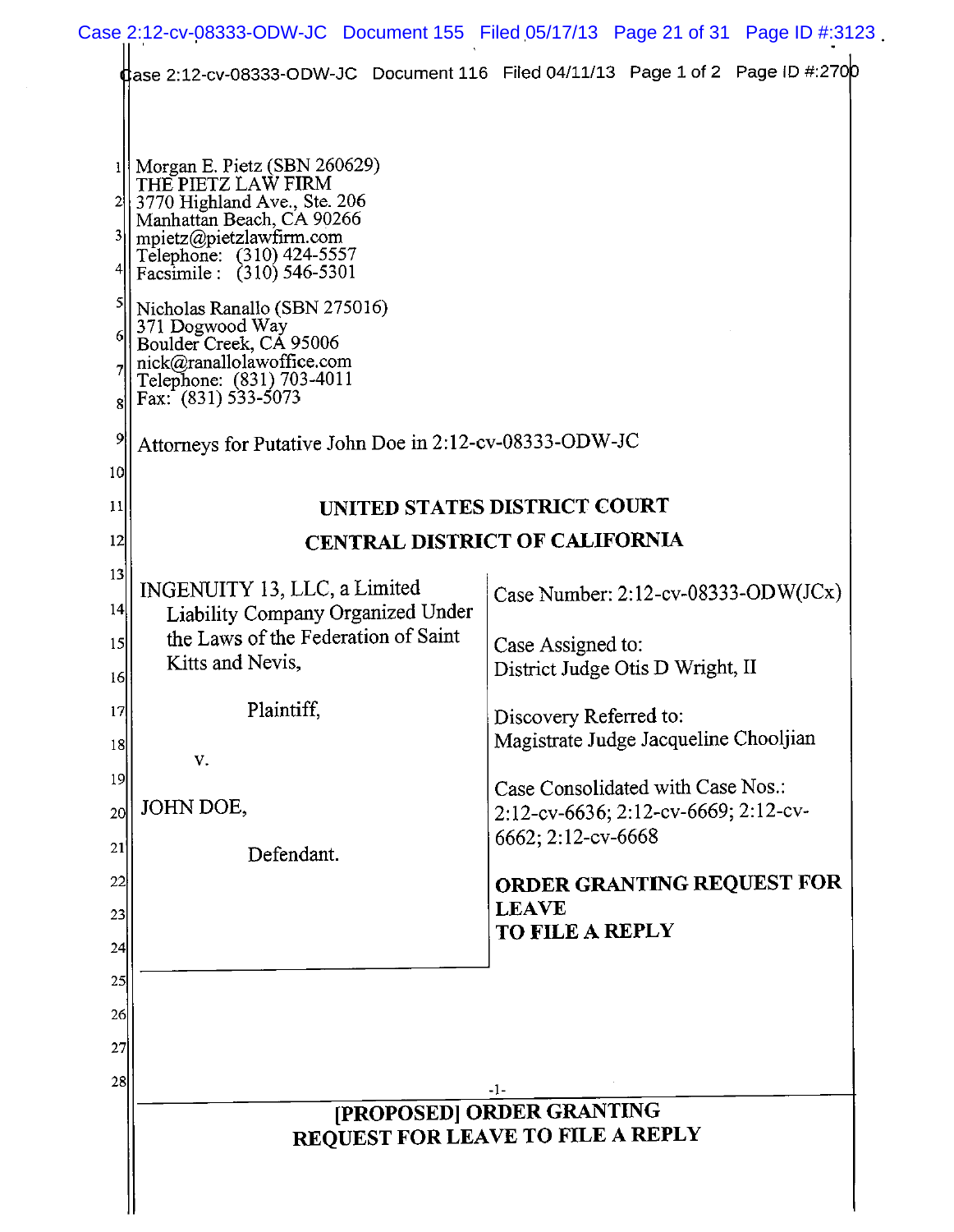|                | Case 2:12-cv-08333-ODW-JC Document 155 Filed 05/17/13 Page 22 of 31 Page ID #:3124        |  |
|----------------|-------------------------------------------------------------------------------------------|--|
|                | $\frac{1}{2}$ cv-08333-ODW-JC Document 116 Filed 04/11/13 Page 2 of 2 Page ID #:270 $\mu$ |  |
| 1              | <b>ORDER</b>                                                                              |  |
| $\overline{c}$ | On April 10, 2013, the putative John Doe in 2:12-cv-08333-DMG-PJW by                      |  |
| 3              | and through counsel, requested leave to file a brief reply, of no more than 10 pages,     |  |
| 4              | by Tuesday April 16, 2013, in response to the new information contained in the            |  |
| 5              | three Responses to the Order to Show Cause filed by counsel for Paul Duffy, Prenda        |  |
| 6              | Law, Inc., and Angela Van Den Hemel (ECF No. 108); for Paul Hansemeier (ECF               |  |
| 7              | No. 109); and for John Steele (ECF No. 110).                                              |  |
| 8              | For good cause shown, it is hereby ORDERED that the putative defendant's                  |  |
| 9              | request for leave to file a reply of no more than ten pages by Tuesday April 16, 2013     |  |
| 10             | is GRANTED.                                                                               |  |
| 11             | SO ORDERED.                                                                               |  |
| 12             | <i>Uth</i> erti Uprafil                                                                   |  |
| 13             | By:<br>Dated: April 11, 2013                                                              |  |
| 14             | Hon. Otis D. Wright, II<br>United States District Judge                                   |  |
| 15             |                                                                                           |  |
| 16             |                                                                                           |  |
| 17             |                                                                                           |  |
| 18<br>19       |                                                                                           |  |
| 20             |                                                                                           |  |
| 21             |                                                                                           |  |
| 22             |                                                                                           |  |
| 23             |                                                                                           |  |
| 24             |                                                                                           |  |
| 25             |                                                                                           |  |
| 26             |                                                                                           |  |

PROPOSED| ORDER GRANTING<br>REQUEST FOR LEAVE TO FILE A REPLY

27

28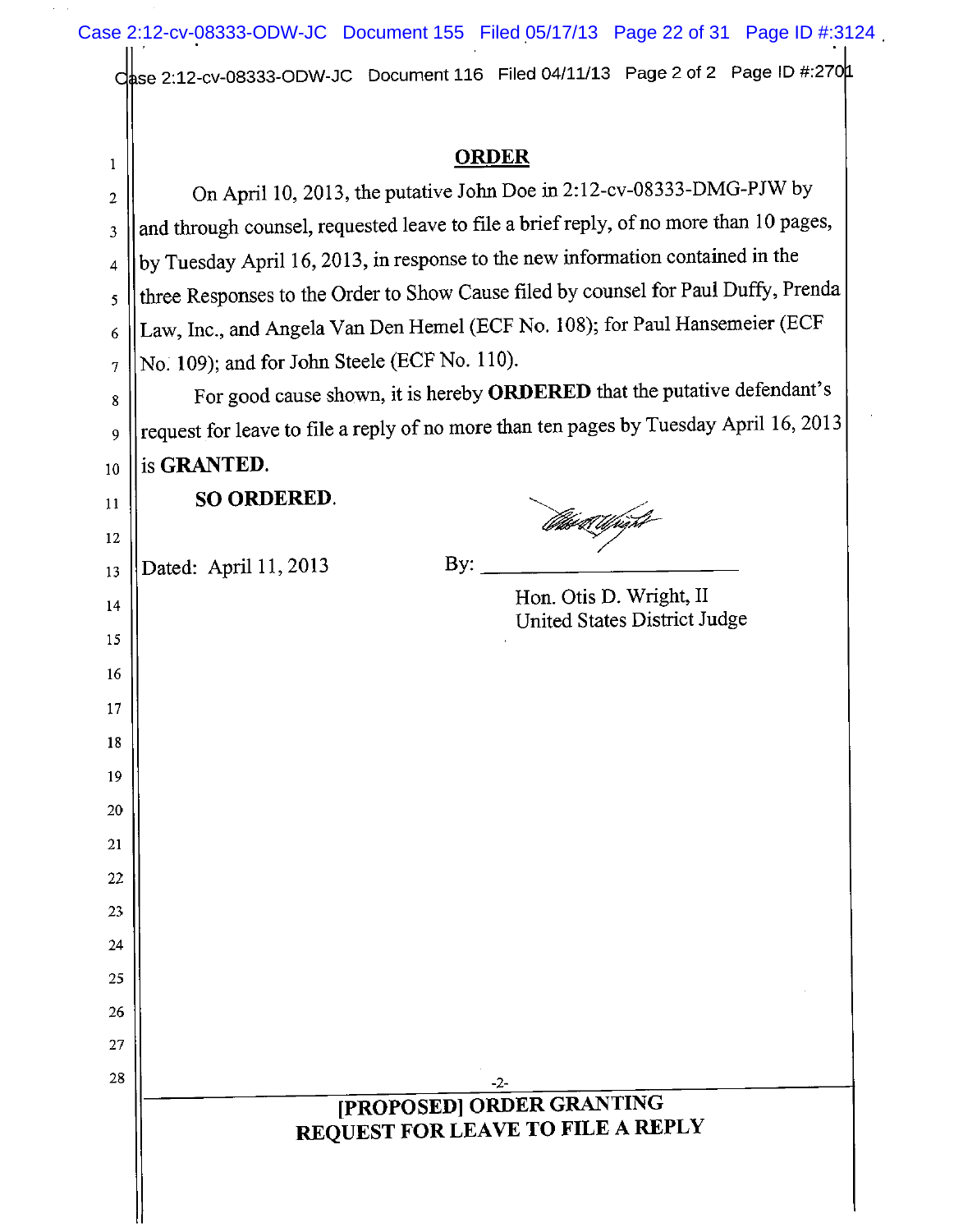$\frac{1}{\sqrt{2}}\sum_{i=1}^{n-1}\frac{1}{i!}\sum_{j=1}^{n-1}\frac{1}{j!}\sum_{j=1}^{n-1}\frac{1}{j!}\sum_{j=1}^{n-1}\frac{1}{j!}\sum_{j=1}^{n-1}\frac{1}{j!}\sum_{j=1}^{n-1}\frac{1}{j!}\sum_{j=1}^{n-1}\frac{1}{j!}\sum_{j=1}^{n-1}\frac{1}{j!}\sum_{j=1}^{n-1}\frac{1}{j!}\sum_{j=1}^{n-1}\frac{1}{j!}\sum_{j=1}^{n-1}\frac{1}{j!}\sum_{j=1}^{n-1}\$ 

 $\sim 10^{-1}$ 

 $\label{eq:2.1} \begin{split} \mathcal{L}^{(1)}(x) &= \mathcal{L}^{(1)}(x) \mathcal{L}^{(1)}(x) \mathcal{L}^{(1)}(x) \mathcal{L}^{(1)}(x) \mathcal{L}^{(1)}(x) \mathcal{L}^{(1)}(x) \mathcal{L}^{(1)}(x) \mathcal{L}^{(1)}(x) \mathcal{L}^{(1)}(x) \mathcal{L}^{(1)}(x) \mathcal{L}^{(1)}(x) \mathcal{L}^{(1)}(x) \mathcal{L}^{(1)}(x) \mathcal{L}^{(1)}(x) \mathcal{L}^{(1)}$ 

 $\mathcal{L}(\mathcal{L}^{\mathcal{L}})$  and  $\mathcal{L}(\mathcal{L}^{\mathcal{L}})$  . **Contract Contract**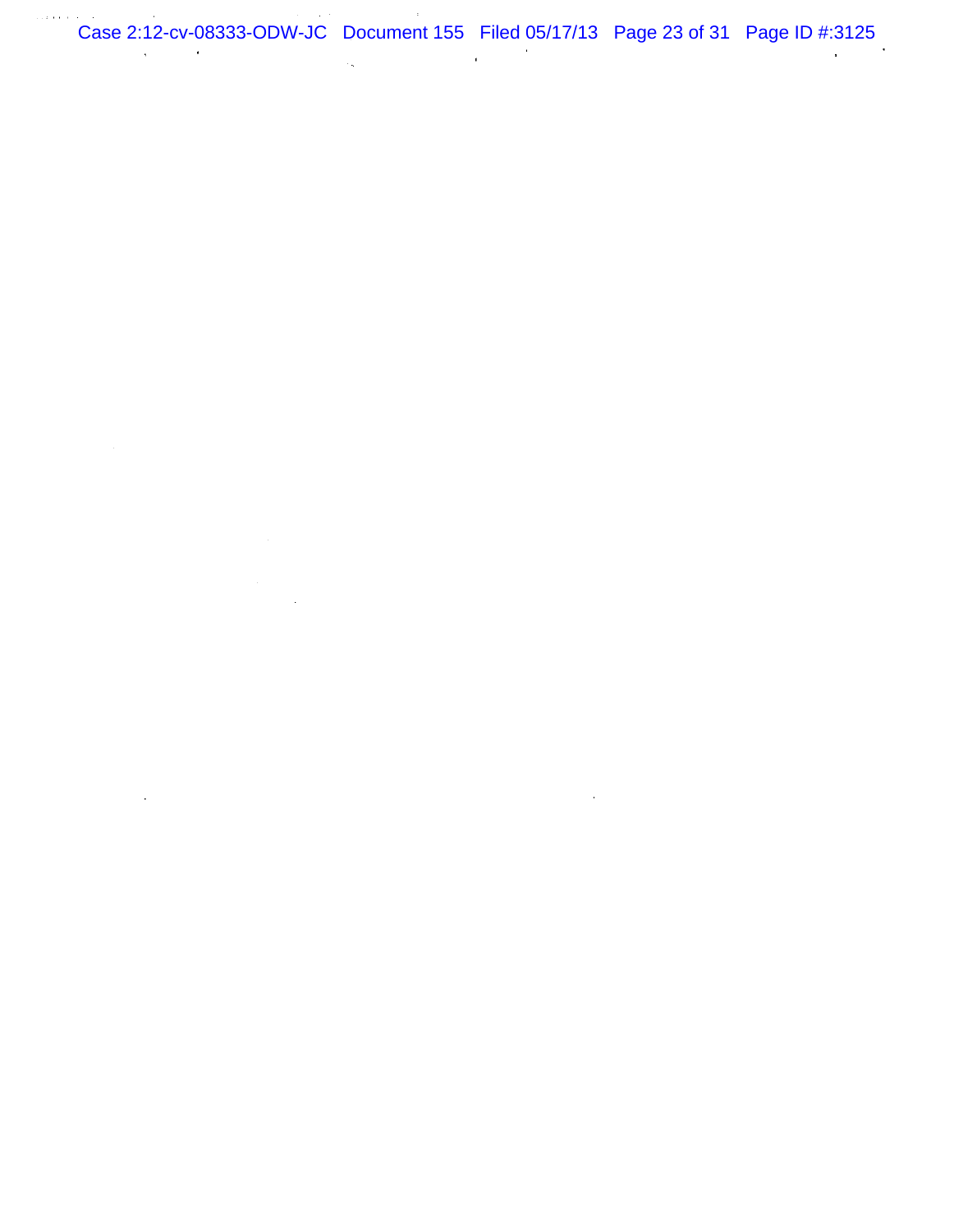Case 2:12-cv-08333-ODW-JC Document 155 Filed 05/17/13 Page 24 of 31 Page ID #:3126

## **EXHIBIT C**

### Case No.: 2:12-cv-08333-ODW-JC

### Dkt. Entry 86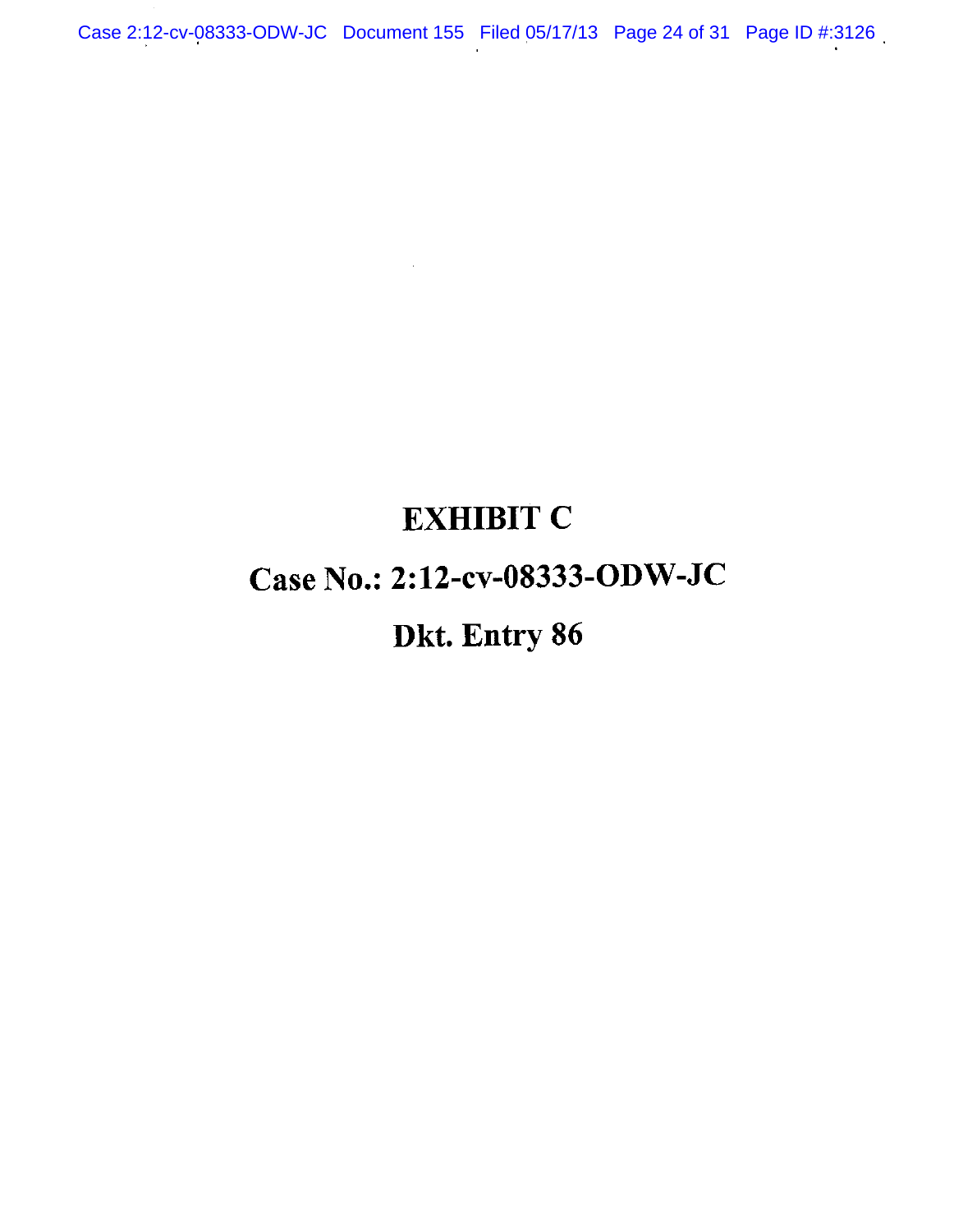|                                                                                 | Case 2:12-cv-08333-ODW-JC Document 155 Filed 05/17/13 Page 25 of 31 Page ID #:3127                                                                                                   |                                                                                        |  |  |
|---------------------------------------------------------------------------------|--------------------------------------------------------------------------------------------------------------------------------------------------------------------------------------|----------------------------------------------------------------------------------------|--|--|
| Case 2:12-cv-08333-ODW-JC Document 86 Filed 03/14/13 Page 1 of 3 Page ID #:2133 |                                                                                                                                                                                      |                                                                                        |  |  |
|                                                                                 |                                                                                                                                                                                      |                                                                                        |  |  |
|                                                                                 |                                                                                                                                                                                      |                                                                                        |  |  |
| 1                                                                               |                                                                                                                                                                                      |                                                                                        |  |  |
| 2                                                                               |                                                                                                                                                                                      |                                                                                        |  |  |
| 3<br>4                                                                          |                                                                                                                                                                                      |                                                                                        |  |  |
| 5                                                                               |                                                                                                                                                                                      |                                                                                        |  |  |
| 6                                                                               |                                                                                                                                                                                      |                                                                                        |  |  |
| 7                                                                               | UNITED STATES DISTRICT COURT                                                                                                                                                         |                                                                                        |  |  |
| 8                                                                               | <b>CENTRAL DISTRICT OF CALIFORNIA</b>                                                                                                                                                |                                                                                        |  |  |
| 9                                                                               |                                                                                                                                                                                      |                                                                                        |  |  |
| 10                                                                              | INGENUITY 13 LLC,                                                                                                                                                                    | Case Nos. 2:12-cv-8333-ODW(JCx)                                                        |  |  |
| 11                                                                              | Plaintiff,<br>$\mathbf{V}$ .                                                                                                                                                         | <b>ORDER</b>                                                                           |  |  |
| 12                                                                              | JOHN DOE,                                                                                                                                                                            |                                                                                        |  |  |
| 13                                                                              | Defendant.                                                                                                                                                                           |                                                                                        |  |  |
| 14                                                                              |                                                                                                                                                                                      |                                                                                        |  |  |
| 15                                                                              | Paul Hansmeier, Paul Duffy, and Angela Van Den Hemel, requesting the Court to                                                                                                        | The Court has received the Ex Parte Application filed on behalf of John Steele,        |  |  |
| 16                                                                              | withdraw its March 5, 2013 Order requiring their attendance on March 11, 2013.                                                                                                       |                                                                                        |  |  |
| 17<br>18                                                                        |                                                                                                                                                                                      | Based on the papers filed and the evidence presented during the March 11, 2013         |  |  |
| 19                                                                              |                                                                                                                                                                                      |                                                                                        |  |  |
| 20                                                                              | hearing, the Court concludes there is at least specific jurisdiction over these persons<br>because of their pecuniary interest and active, albeit clandestine participation in these |                                                                                        |  |  |
| 21                                                                              | cases. Not only does the Ex Parte Application lack merit, its eleventh-hour filing                                                                                                   |                                                                                        |  |  |
| 22                                                                              | exemplifies gamesmanship. Accordingly, the Ex Parte Application is DENIED.                                                                                                           |                                                                                        |  |  |
| 23                                                                              | The March 11, 2013 hearing raised questions concerning acts performed by                                                                                                             |                                                                                        |  |  |
| 24                                                                              |                                                                                                                                                                                      | other persons related to Prenda Law, Inc., Steele Hansmeier PLLC, Livewire Holdings    |  |  |
| 25                                                                              |                                                                                                                                                                                      | LLC, AF Holdings LLC, Ingenuity 13 LLC, and 6881 Forensics, LLC. The evidence          |  |  |
| 26                                                                              |                                                                                                                                                                                      | presented suggests these persons may be culpable for the sanctionable conduct          |  |  |
| 27                                                                              | explained in the Court's February 7, 2013 Order to Show Cause, which the Court                                                                                                       |                                                                                        |  |  |
| 28                                                                              |                                                                                                                                                                                      | previously attributed to Brett Gibbs only. Further, it appears that these persons, and |  |  |
|                                                                                 |                                                                                                                                                                                      |                                                                                        |  |  |
|                                                                                 |                                                                                                                                                                                      |                                                                                        |  |  |

ł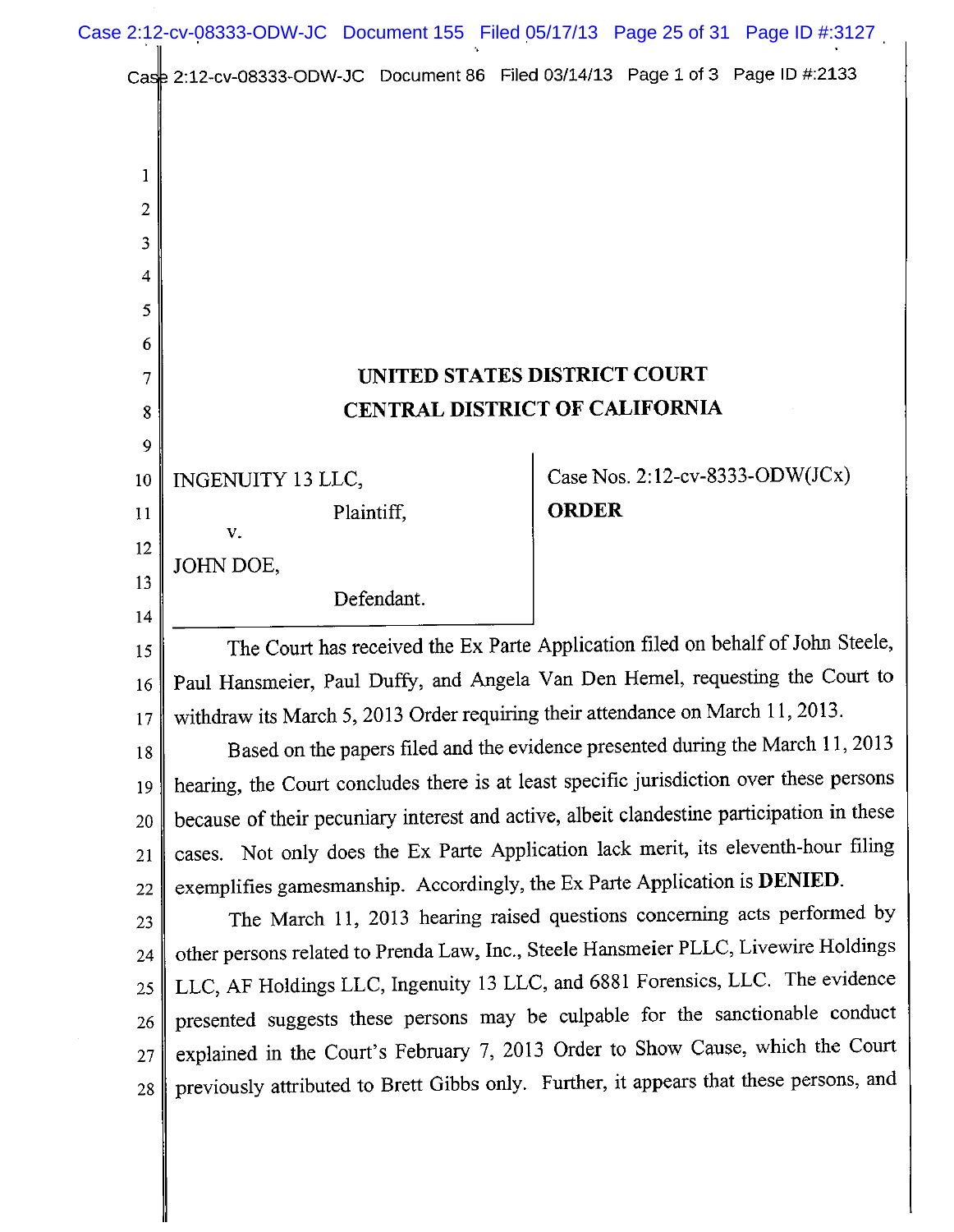Case 2:12-cv-08333-ODW-JC Document 155 Filed 05/17/13 Page 26 of 31 Page ID #:3128 Case 2:12-cv-08333-ODW-JC Document 86 Filed 03/14/13 Page 2 of 3 Page ID #:2134

their related entities, may have defrauded the Court through their acts and  $\mathbf{1}$ representations in these cases.  $\overline{2}$ 

Thus, the Court amends its February 7, 2013 Order to Show Cause (ECF 3 No. 48) to include sanctions against the persons and entities in subparagraphs a-m  $\overline{4}$ helow: 5

- John Steele, of Steele Hansmeier PLLC, Prenda Law, Inc., and/or  $a)$ Livewire Holdings LLC;
- Paul Hansmeier, of Steele Hansmeier PLLC and/or Livewire Holdings  $b)$ LLC:
	- Paul Duffy, of Prenda Law, Inc.;  $c)$ 
		- Angela Van Den Hemel, of Prenda Law, Inc.;  $\mathbf{d}$
	- Mark Lutz, of Prenda Law, Inc., AF Holdings LLC and/or Ingenuity  $e)$ 13 LLC;
	- Alan Cooper, of AF Holdings LLC;  $\mathbf f$ 
		- Peter Hansemeier, of 6881 Forensics, LLC;  $g)$
- Prenda Law, Inc.;  $h)$ 16

6

 $\overline{7}$ 

8

9

 $10<sup>1</sup>$ 

11

 $12$ 

13

14

15

18

19

20

21

24

25

26

- Livewire Holdings LLC;  $i)$  $17$ 
	- Steele Hansmeier PLLC;  $j)$
	- AF Holdings LLC;  $\bf k)$ 
		- Ingenuity 13 LLC; and  $\mathbf{D}$
		- 6881 Forensics, LLC.  $m)$

These persons and entities are ORDERED to appear on March 29, 2013, at 22 10:30 a.m., TO SHOW CAUSE for the following: 23

- Why they should not be sanctioned for their participation, direction,  $1)$ and execution of the acts described in the Court's February 7, 2013 Order to Show Cause;
- Why they should not be sanctioned for failing to notify the Court of  $2)$ 27 all parties that have a financial interest in the outcome of litigation; 28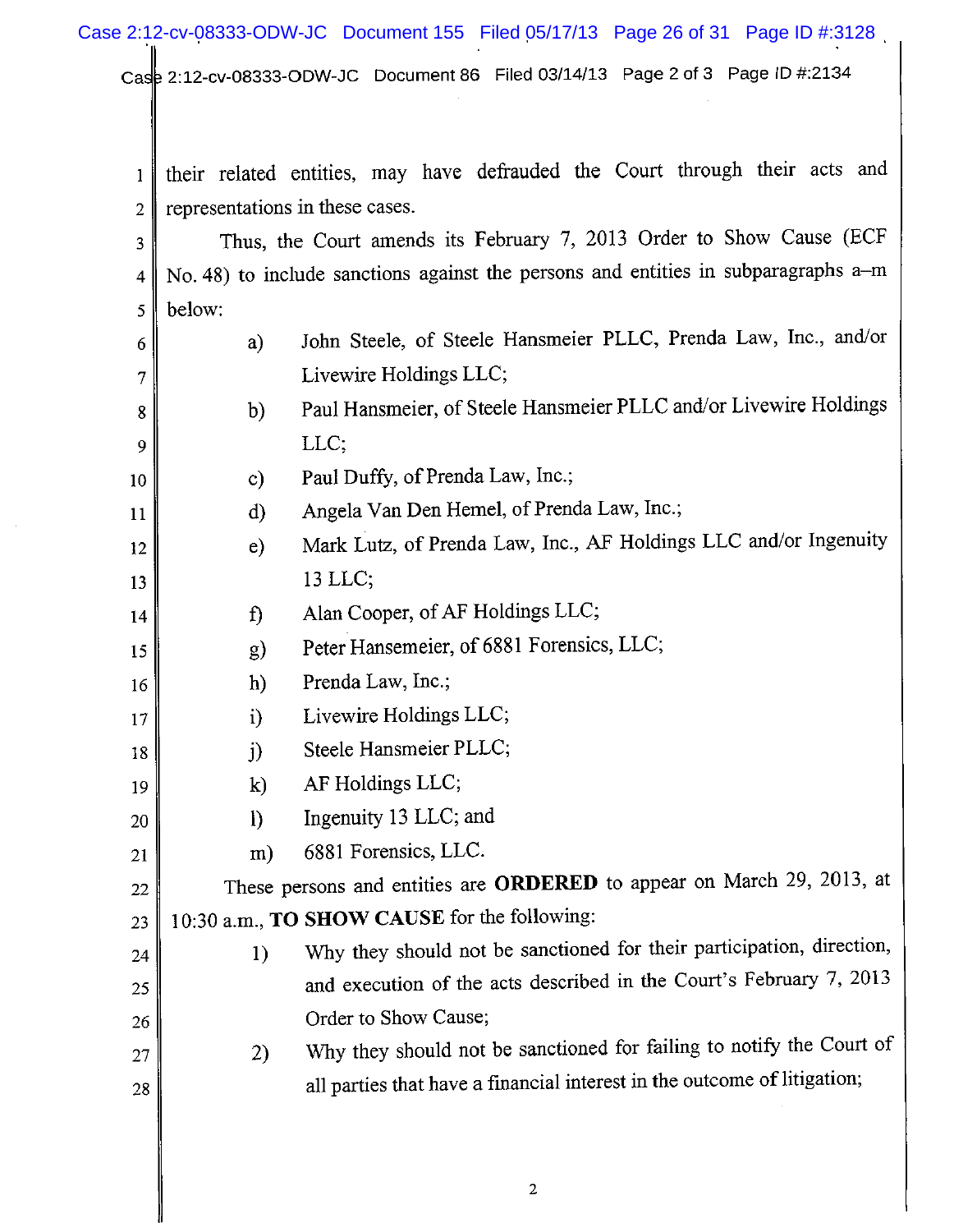Case 2:12-cv-08333-ODW-JC Document 86 Filed 03/14/13 Page 3 of 3 Page ID #:2135

- Why they should not be sanctioned for defrauding the Court by  $3)$ misrepresenting the nature and relationship of the individuals and entities in subparagraphs a–m above;
- Why John Steele and Paul Hansmeier should not be sanctioned for  $4)$ failing to make a pro hac vice appearance before the Court, given their involvement as "senior attorneys" in the cases; and
- Why the individuals in subparagraphs a-g above should not be  $5)$ sanctioned for contravening the Court's March 5, 2013 Order (ECF No. 66) and failing to appear on March 11, 2013.

Gibbs is ORDERED to serve a copy of this order on the persons and entities in  $10$ subparagraphs a-m above by March 15, 2013, and must file proofs of service with the 11 Court by March 18, 2013. Gibbs is further ORDERED to appear on March 29, 2013,  $12$ at 10:30 a.m. 13

No other parties are required to appear on March 29, 2013. If so desired, 14 Morgan E. Pietz and Nicholas R. Ranallo may appear on behalf of Defendant Doe. 15

Should the persons and entities in subparagraphs a-m above not appear on 16 March 29, 2013, the Court is prepared to draw reasonable inferences concerning their  $17$ conduct in the cases before the Court, including any inferences derived from their 18 failure to appear. Failure to comply with this order will result in the imposition of 19 sanctions. 20

21

22

23

24

25

26

27

28

 $\mathbf{1}$ 

 $\overline{2}$ 

3

 $\overline{\mathbf{4}}$ 

5

6

7

8

9

IT IS SO ORDERED.

March 14, 2013

OTIS D. GHT. II UNITED STATES DISTRICT JUDGE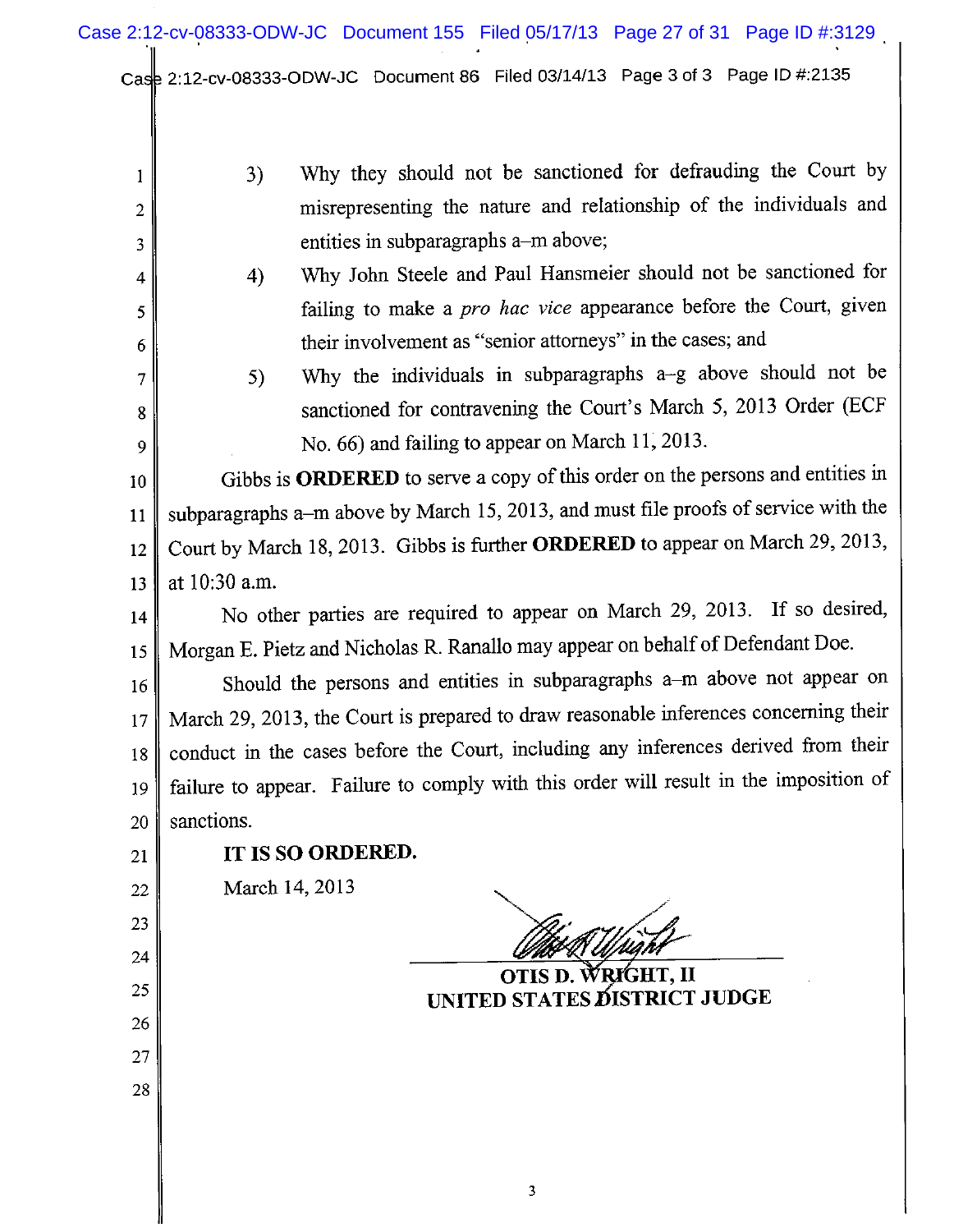Case 2:12-cv-08333-ODW-JC Document 155 Filed 05/17/13 Page 28 of 31 Page ID #:3130

 $\mathcal{L}^{\text{max}}_{\text{max}}$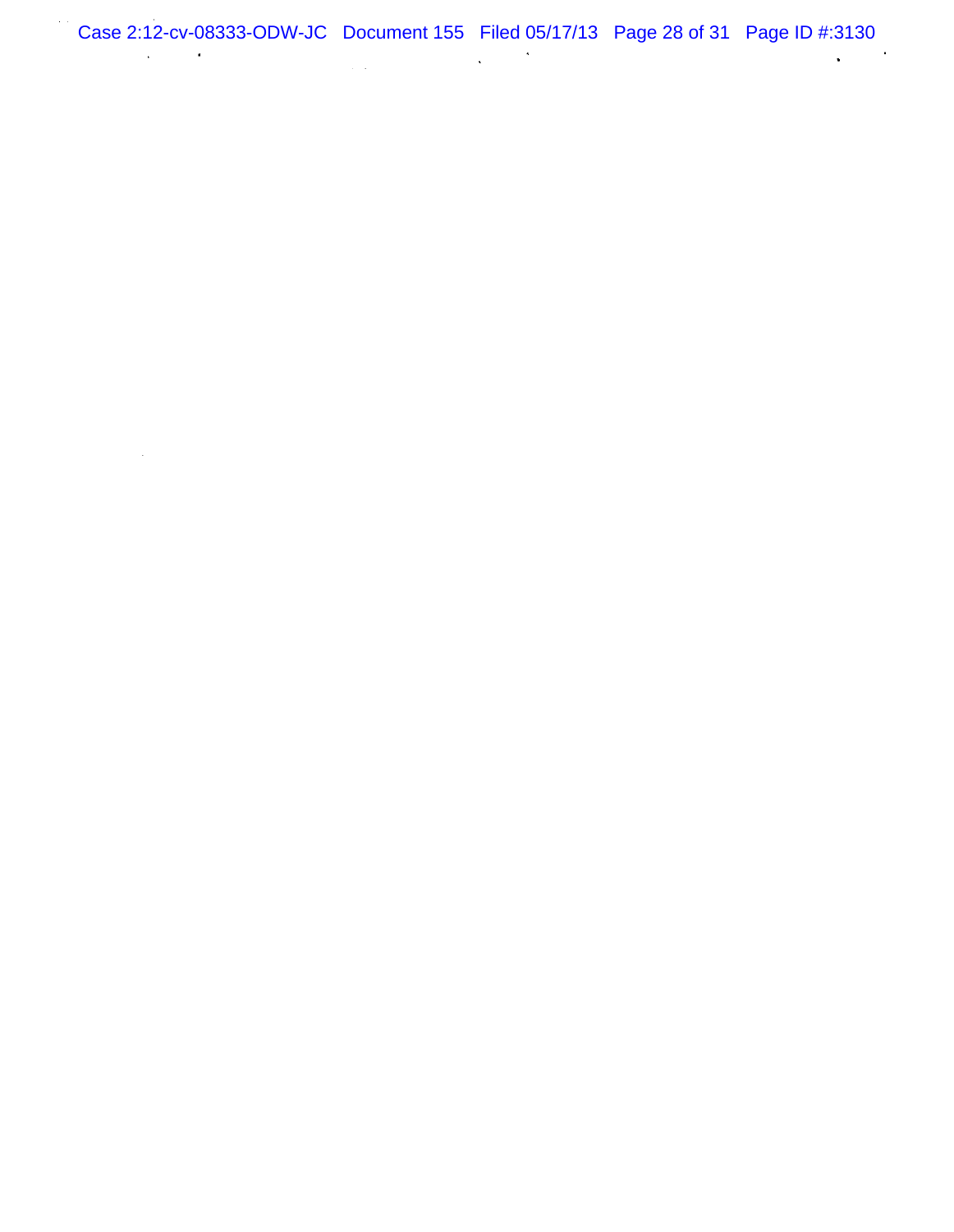Case 2:12-cv-08333-ODW-JC Document 155 Filed 05/17/13 Page 29 of 31 Page ID #:3131

### **EXHIBIT D**

### Case No.: 2:12-cv-08333-ODW-JC

### Dkt. Entry 66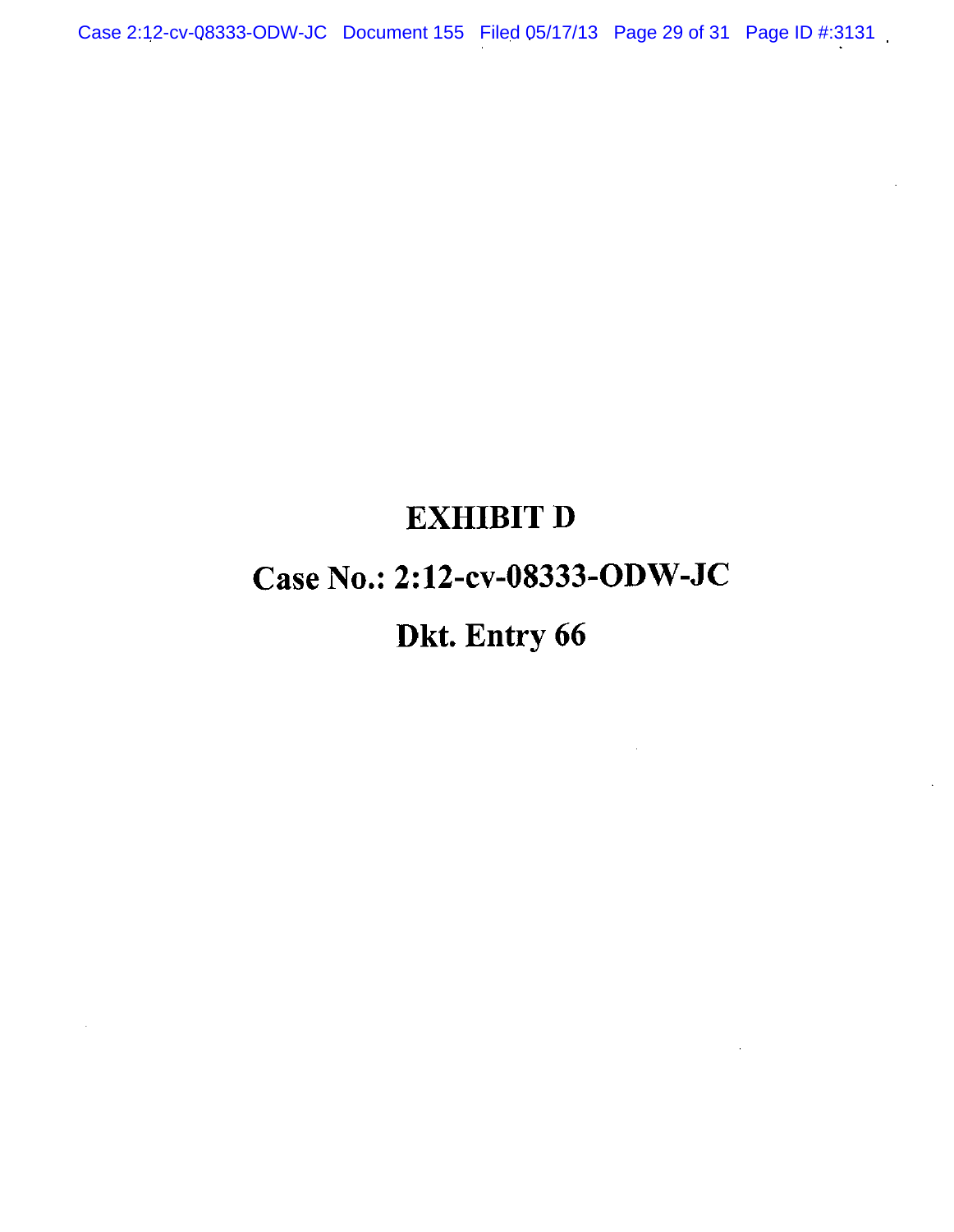|                     |                                                    |                                                             | Case 2:12-cv-08333-ODW-JC Document 155 Filed 05/17/13 Page 30 of 31 Page ID #:3132 |
|---------------------|----------------------------------------------------|-------------------------------------------------------------|------------------------------------------------------------------------------------|
|                     |                                                    |                                                             | Case 2:12-cv-08333-ODW-JC Document 66 Filed 03/05/13 Page 1 of 2 Page ID #:1292    |
|                     |                                                    |                                                             |                                                                                    |
|                     |                                                    |                                                             |                                                                                    |
| 1<br>$\overline{2}$ |                                                    |                                                             |                                                                                    |
| 3                   |                                                    |                                                             |                                                                                    |
| 4                   |                                                    |                                                             |                                                                                    |
| 5                   |                                                    |                                                             |                                                                                    |
| 6                   |                                                    |                                                             |                                                                                    |
| 7                   |                                                    |                                                             | UNITED STATES DISTRICT COURT                                                       |
| 8                   |                                                    |                                                             | <b>CENTRAL DISTRICT OF CALIFORNIA</b>                                              |
| 9                   |                                                    |                                                             |                                                                                    |
| 10                  | INGENUITY 13 LLC,                                  |                                                             | Case Nos. 2:12-cv-8333-ODW(JCx)                                                    |
| 11                  | V.                                                 | Plaintiff,                                                  | <b>ORDER</b>                                                                       |
| 12                  | JOHN DOE,                                          |                                                             |                                                                                    |
| 13                  |                                                    | Defendant.                                                  |                                                                                    |
| 14                  |                                                    |                                                             |                                                                                    |
| 15                  |                                                    |                                                             | In light of the parties' recent representations made in response to the Court's    |
| 16                  |                                                    | Order to Show Cause, the Court hereby orders the following: |                                                                                    |
| 17                  | 1)                                                 |                                                             | The following persons are hereby <b>ORDERED</b> to appear on March 11,             |
| 18                  | 2013, at 1:30 p.m.:                                |                                                             | John Steele, of Steele Hansmeier PLLC and/or Livewire Holdings                     |
| 19                  | a)                                                 | LLC;                                                        |                                                                                    |
| 20<br>21            | $\mathbf{b}$                                       |                                                             | Paul Hansmeier, of Steele Hansmeier PLLC and/or Livewire                           |
| 22                  |                                                    | Holdings LLC;                                               |                                                                                    |
| 23                  | c)                                                 | Paul Duffy, of Prenda Law, Inc.;                            |                                                                                    |
| 24                  | $\rm d$                                            | Angela Van Den Hemel, of Prenda Law, Inc.;                  |                                                                                    |
| 25                  | e)                                                 |                                                             | Mark Lutz, CEO of AF Holdings LLC and Ingenuity 13 LLC;                            |
| 26                  | f)                                                 | Alan Cooper, of AF Holdings LLC;                            |                                                                                    |
| 27                  | Peter Hansemeier of 6881 Forensics, LLC; and<br>g) |                                                             |                                                                                    |
| 28                  | h)                                                 |                                                             | Alan Cooper, of 2170 Highway 47 North, Isle, MN 56342.                             |
|                     |                                                    |                                                             |                                                                                    |